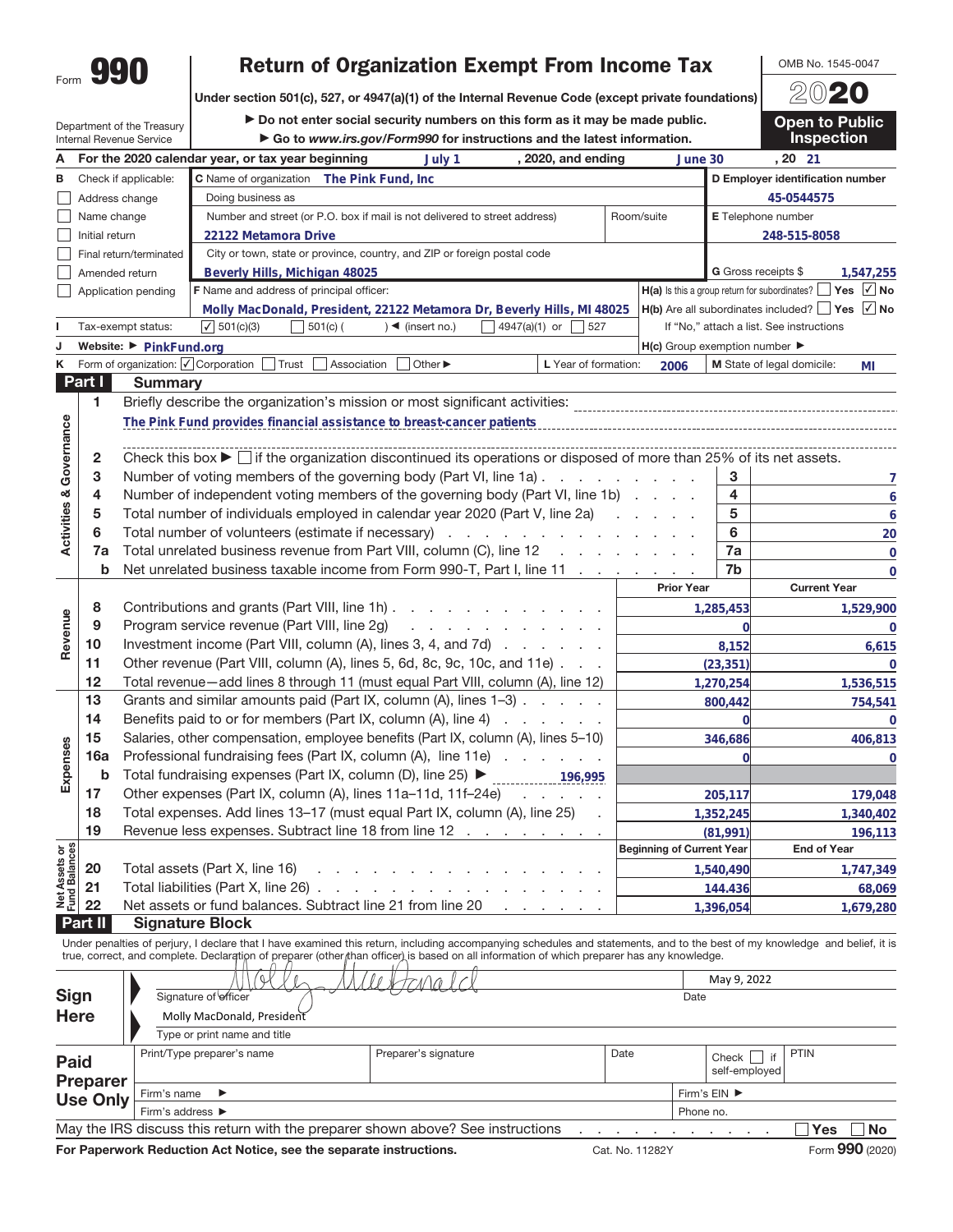|              | Form 990 (2020) |                                                      |                                                                                                                                                                                                                                                                                                                                             | Page 2                |
|--------------|-----------------|------------------------------------------------------|---------------------------------------------------------------------------------------------------------------------------------------------------------------------------------------------------------------------------------------------------------------------------------------------------------------------------------------------|-----------------------|
| Part III     |                 | <b>Statement of Program Service Accomplishments</b>  | Check if Schedule O contains a response or note to any line in this Part III                                                                                                                                                                                                                                                                |                       |
| 1            |                 | Briefly describe the organization's mission:         |                                                                                                                                                                                                                                                                                                                                             |                       |
|              |                 |                                                      | The Pink Fund provides financial assistance to breast-cancer patients and their families through direct financial aid and through                                                                                                                                                                                                           |                       |
|              | education.      |                                                      |                                                                                                                                                                                                                                                                                                                                             |                       |
|              |                 |                                                      |                                                                                                                                                                                                                                                                                                                                             |                       |
| $\mathbf{2}$ |                 | If "Yes," describe these new services on Schedule O. | Did the organization undertake any significant program services during the year which were not listed on the<br>prior Form 990 or 990-EZ?                                                                                                                                                                                                   | √ No<br><b>Yes</b>    |
| 3            | services?       | If "Yes," describe these changes on Schedule O.      | Did the organization cease conducting, or make significant changes in how it conducts, any program                                                                                                                                                                                                                                          | $\sqrt{ }$ No<br>∣Yes |
| 4            |                 |                                                      | Describe the organization's program service accomplishments for each of its three largest program services, as measured by<br>expenses. Section 501(c)(3) and 501(c)(4) organizations are required to report the amount of grants and allocations to others,<br>the total expenses, and revenue, if any, for each program service reported. |                       |
| 4a           | (Code:          |                                                      | $(1)$ (Expenses \$90,184 including grants of \$963,624) (Revenue \$                                                                                                                                                                                                                                                                         | $\overline{O}$ )      |
|              |                 |                                                      | Our major program pays normal living expense of breast cancer patients whose income is affected by diagnosis and treatment<br>but are expected to return to work. Grantees submit their bills and the Pink Fund pays their creditors directly for up to three                                                                               |                       |
|              |                 |                                                      | The_Pink Fund paid a_portion of the necessary living expenses of 338 breast cancer patients in 44 states by payng_their creditors<br>directly for: Housing - \$389,278, Utilities - \$114,253, Transportation - \$160,807, Medical Insurance - \$26,228, Other - \$3,058                                                                    |                       |
|              |                 |                                                      |                                                                                                                                                                                                                                                                                                                                             |                       |
| 4b           |                 |                                                      |                                                                                                                                                                                                                                                                                                                                             | $\overline{0}$ )      |
|              |                 |                                                      | The Mary Herczog Fund is for metastatic breast cancer patients who are not expected to return to work. Grantees submit their bills<br>and the Pink Fund pays their creditors directly for up to 6 months, up to \$6,000.                                                                                                                    |                       |
|              |                 |                                                      | The_Pink Fund paid a portion of the necessary living expenses of 10 breast cancer patients in 10 states by paying_their creditors<br>directly for: Housing - \$38,571, Utilities - \$9,946 Transportation - \$7,903, Medical Insurance - \$2,973, Other - \$1,524                                                                           |                       |
|              |                 |                                                      |                                                                                                                                                                                                                                                                                                                                             |                       |
| 4c           | (Code:          |                                                      | (Expenses $\frac{1}{2}$ , $\frac{500}{2}$ including grants of $\frac{1}{2}$ , $\frac{1}{2}$ , $\frac{1}{2}$ (Revenue $\frac{1}{2}$ )                                                                                                                                                                                                        | $\vert 0 \rangle$     |
|              |                 |                                                      | The Facebook Live Education Series provides resources and education to help patients and their families navigate their finances<br>from diagnosis to treatment and through to recovery. The series consisted of interviews with experts in the breast cancer field,                                                                         |                       |
|              |                 |                                                      | discussing treatment, financial resources and other topics of interest to breast cancer patients.                                                                                                                                                                                                                                           |                       |
|              |                 |                                                      |                                                                                                                                                                                                                                                                                                                                             |                       |
|              |                 |                                                      |                                                                                                                                                                                                                                                                                                                                             |                       |
|              |                 |                                                      |                                                                                                                                                                                                                                                                                                                                             |                       |
| 4d           | (Expenses \$    | Other program services (Describe on Schedule O.)     | including grants of \$<br>) (Revenue \$                                                                                                                                                                                                                                                                                                     |                       |
| 4е           |                 | Total program service expenses ▶                     | 1,077,650                                                                                                                                                                                                                                                                                                                                   |                       |
|              |                 |                                                      |                                                                                                                                                                                                                                                                                                                                             |                       |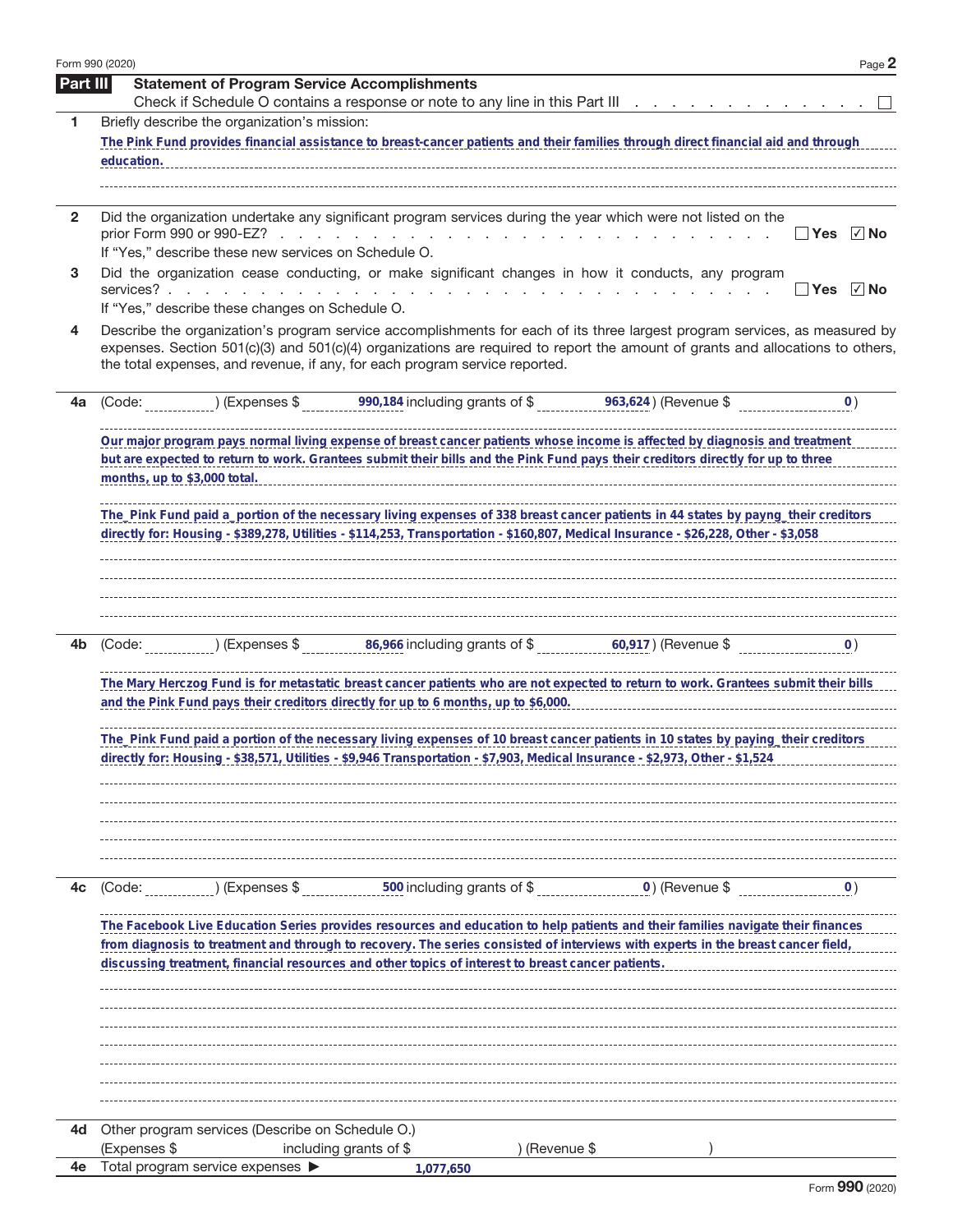|            | Form 990 (2020)                                                                                                                                                                                                                                                                                                  |                 |              | Page 3       |
|------------|------------------------------------------------------------------------------------------------------------------------------------------------------------------------------------------------------------------------------------------------------------------------------------------------------------------|-----------------|--------------|--------------|
| Part IV    | <b>Checklist of Required Schedules</b>                                                                                                                                                                                                                                                                           |                 |              |              |
|            |                                                                                                                                                                                                                                                                                                                  |                 | <b>Yes</b>   | No           |
| 1          | Is the organization described in section 501(c)(3) or 4947(a)(1) (other than a private foundation)? If "Yes,"                                                                                                                                                                                                    | 1.              | ✓            |              |
| 2          | Is the organization required to complete Schedule B, Schedule of Contributors See instructions?                                                                                                                                                                                                                  | $\overline{2}$  |              |              |
| 3          | Did the organization engage in direct or indirect political campaign activities on behalf of or in opposition to                                                                                                                                                                                                 |                 |              |              |
|            | candidates for public office? If "Yes," complete Schedule C, Part I.                                                                                                                                                                                                                                             | 3               |              | $\checkmark$ |
| 4          | Section 501(c)(3) organizations. Did the organization engage in lobbying activities, or have a section 501(h)<br>election in effect during the tax year? If "Yes," complete Schedule C, Part II                                                                                                                  | 4               |              | $\checkmark$ |
| 5          | Is the organization a section $501(c)(4)$ , $501(c)(5)$ , or $501(c)(6)$ organization that receives membership dues,<br>assessments, or similar amounts as defined in Revenue Procedure 98-19? If "Yes," complete Schedule C, Part III                                                                           | 5               |              | $\checkmark$ |
| 6          | Did the organization maintain any donor advised funds or any similar funds or accounts for which donors<br>have the right to provide advice on the distribution or investment of amounts in such funds or accounts? If<br>"Yes," complete Schedule D, Part I<br>and the contract of the contract of the          | 6               |              | $\checkmark$ |
| 7          | Did the organization receive or hold a conservation easement, including easements to preserve open space,<br>the environment, historic land areas, or historic structures? If "Yes," complete Schedule D, Part II<br>$\mathbf{r} = \mathbf{r} - \mathbf{r}$                                                      | $\overline{7}$  |              | $\checkmark$ |
| 8          | Did the organization maintain collections of works of art, historical treasures, or other similar assets? If "Yes,"                                                                                                                                                                                              | 8               |              | $\checkmark$ |
| 9          | Did the organization report an amount in Part X, line 21, for escrow or custodial account liability, serve as a<br>custodian for amounts not listed in Part X; or provide credit counseling, debt management, credit repair, or<br>debt negotiation services? If "Yes," complete Schedule D, Part IV             | 9               |              | $\checkmark$ |
| 10         | Did the organization, directly or through a related organization, hold assets in donor-restricted endowments                                                                                                                                                                                                     | 10              |              | ✓            |
| 11         | If the organization's answer to any of the following questions is "Yes," then complete Schedule D, Parts VI,<br>VII, VIII, IX, or X as applicable.                                                                                                                                                               |                 |              |              |
| a          | Did the organization report an amount for land, buildings, and equipment in Part X, line 10? If "Yes,"                                                                                                                                                                                                           | 11a             | $\checkmark$ |              |
| b          | Did the organization report an amount for investments-other securities in Part X, line 12, that is 5% or more<br>of its total assets reported in Part X, line 16? If "Yes," complete Schedule D, Part VII                                                                                                        | 11 <sub>b</sub> |              | $\checkmark$ |
| C          | Did the organization report an amount for investments - program related in Part X, line 13, that is 5% or more<br>of its total assets reported in Part X, line 16? If "Yes," complete Schedule D, Part VIII                                                                                                      | 11c             |              | $\checkmark$ |
| d          | Did the organization report an amount for other assets in Part X, line 15, that is 5% or more of its total assets<br>reported in Part X, line 16? If "Yes," complete Schedule D, Part IX                                                                                                                         | 11d             |              | $\checkmark$ |
| е          | Did the organization report an amount for other liabilities in Part X, line 25? If "Yes," complete Schedule D, Part X                                                                                                                                                                                            | 11e             |              | $\checkmark$ |
| f          | Did the organization's separate or consolidated financial statements for the tax year include a footnote that addresses<br>the organization's liability for uncertain tax positions under FIN 48 (ASC 740)? If "Yes," complete Schedule D, Part X                                                                | 11f             |              | $\checkmark$ |
| 12a        | Did the organization obtain separate, independent audited financial statements for the tax year? If "Yes," complete<br>Schedule D, Parts XI and XII $\cdots$ $\cdots$ $\cdots$ $\cdots$ $\cdots$ $\cdots$ $\cdots$ $\cdots$ $\cdots$                                                                             | 12a             | ✓            |              |
| b          | Was the organization included in consolidated, independent audited financial statements for the tax year? If<br>"Yes," and if the organization answered "No" to line 12a, then completing Schedule D, Parts XI and XII is optional                                                                               | 12 <sub>b</sub> |              | ✓            |
| 13         | Is the organization a school described in section $170(b)(1)(A)(ii)?$ If "Yes," complete Schedule E<br>and a state of                                                                                                                                                                                            | 13              |              | $\checkmark$ |
| 14a        | Did the organization maintain an office, employees, or agents outside of the United States?                                                                                                                                                                                                                      | 14a             |              | $\checkmark$ |
| b          | Did the organization have aggregate revenues or expenses of more than \$10,000 from grantmaking,<br>fundraising, business, investment, and program service activities outside the United States, or aggregate<br>foreign investments valued at \$100,000 or more? If "Yes," complete Schedule F, Parts I and IV. | 14 <sub>b</sub> |              | $\checkmark$ |
| 15         | Did the organization report on Part IX, column (A), line 3, more than \$5,000 of grants or other assistance to or<br>for any foreign organization? If "Yes," complete Schedule F, Parts II and IV                                                                                                                | 15              |              | $\checkmark$ |
| 16         | Did the organization report on Part IX, column (A), line 3, more than \$5,000 of aggregate grants or other<br>assistance to or for foreign individuals? If "Yes," complete Schedule F, Parts III and IV.                                                                                                         | 16              |              | $\checkmark$ |
| 17         | Did the organization report a total of more than \$15,000 of expenses for professional fundraising services on<br>Part IX, column (A), lines 6 and 11e? If "Yes," complete Schedule G, Part I See instructions                                                                                                   | 17              |              | $\checkmark$ |
| 18         | Did the organization report more than \$15,000 total of fundraising event gross income and contributions on<br>Part VIII, lines 1c and 8a? If "Yes," complete Schedule G, Part II                                                                                                                                | 18              |              | $\checkmark$ |
| 19         | Did the organization report more than \$15,000 of gross income from gaming activities on Part VIII, line 9a?<br>If "Yes," complete Schedule G, Part III<br>والمتحاول والمتحاول والمتحاول والمتحاول والمتحاول والمتحاول والمتحاول والمتحاول                                                                       | 19              |              | ✓            |
| <b>20a</b> | Did the organization operate one or more hospital facilities? If "Yes," complete Schedule H                                                                                                                                                                                                                      | 20a             |              | $\checkmark$ |
| b          | If "Yes" to line 20a, did the organization attach a copy of its audited financial statements to this return?                                                                                                                                                                                                     | 20 <sub>b</sub> |              |              |
| 21         | Did the organization report more than \$5,000 of grants or other assistance to any domestic organization or<br>domestic government on Part IX, column (A), line 1? If "Yes," complete Schedule I, Parts I and II                                                                                                 | 21              |              |              |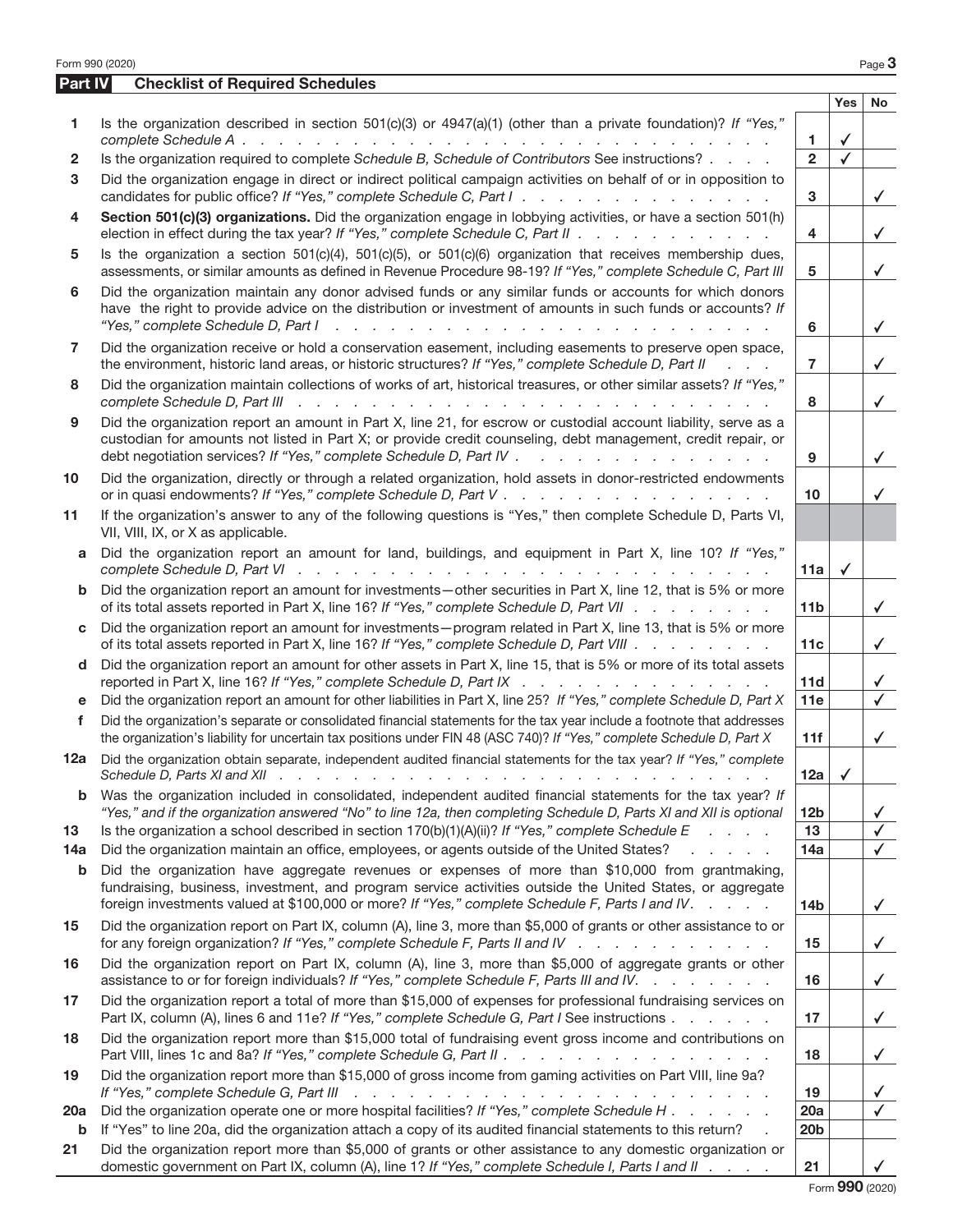|         | Form 990 (2020)                                                                                                                                                                                                                                                                                                                                       |                       |              | Page 4                       |
|---------|-------------------------------------------------------------------------------------------------------------------------------------------------------------------------------------------------------------------------------------------------------------------------------------------------------------------------------------------------------|-----------------------|--------------|------------------------------|
| Part IV | <b>Checklist of Required Schedules (continued)</b>                                                                                                                                                                                                                                                                                                    |                       |              |                              |
|         |                                                                                                                                                                                                                                                                                                                                                       |                       | <b>Yes</b>   | <b>No</b>                    |
| 22      | Did the organization report more than \$5,000 of grants or other assistance to or for domestic individuals on<br>Part IX, column (A), line 2? If "Yes," complete Schedule I, Parts I and III<br>and a straightful and a straight and                                                                                                                  | $22 \,$               | $\checkmark$ |                              |
| 23      | Did the organization answer "Yes" to Part VII, Section A, line 3, 4, or 5 about compensation of the<br>organization's current and former officers, directors, trustees, key employees, and highest compensated<br>employees? If "Yes," complete Schedule J.<br>and the company of the company of the                                                  | 23                    |              | $\checkmark$                 |
| 24a     | Did the organization have a tax-exempt bond issue with an outstanding principal amount of more than<br>\$100,000 as of the last day of the year, that was issued after December 31, 2002? If "Yes," answer lines 24b<br>through 24d and complete Schedule K. If "No," go to line 25a<br>والمتعادل والمتعاد والمتعاد والمتعاد والمتعاد                 | 24a                   |              | $\checkmark$                 |
| b       | Did the organization invest any proceeds of tax-exempt bonds beyond a temporary period exception?                                                                                                                                                                                                                                                     | 24 <sub>b</sub>       |              | $\checkmark$                 |
| c       | Did the organization maintain an escrow account other than a refunding escrow at any time during the year                                                                                                                                                                                                                                             | 24c                   |              | $\checkmark$                 |
| d       | Did the organization act as an "on behalf of" issuer for bonds outstanding at any time during the year?                                                                                                                                                                                                                                               | 24d                   |              | $\overline{\checkmark}$      |
| 25a     | Section 501(c)(3), 501(c)(4), and 501(c)(29) organizations. Did the organization engage in an excess benefit<br>transaction with a disqualified person during the year? If "Yes," complete Schedule L, Part I<br>$1 - 1 - 1 = 1 - 1$                                                                                                                  | 25a                   |              | $\checkmark$                 |
| b       | Is the organization aware that it engaged in an excess benefit transaction with a disqualified person in a prior<br>year, and that the transaction has not been reported on any of the organization's prior Forms 990 or 990-EZ?                                                                                                                      | 25 <sub>b</sub>       |              | $\checkmark$                 |
| 26      | Did the organization report any amount on Part X, line 5 or 22, for receivables from or payables to any current<br>or former officer, director, trustee, key employee, creator or founder, substantial contributor, or 35%<br>controlled entity or family member of any of these persons? If "Yes," complete Schedule L, Part II<br><b>Contractor</b> | 26                    |              | $\checkmark$                 |
| 27      | Did the organization provide a grant or other assistance to any current or former officer, director, trustee, key<br>employee, creator or founder, substantial contributor or employee thereof, a grant selection committee<br>member, or to a 35% controlled entity (including an employee thereof) or family member of any of these                 | 27                    |              | $\checkmark$                 |
| 28      | Was the organization a party to a business transaction with one of the following parties (see Schedule L, Part<br>IV instructions, for applicable filing thresholds, conditions, and exceptions):                                                                                                                                                     |                       |              |                              |
| a       | A current or former officer, director, trustee, key employee, creator or founder, or substantial contributor? If                                                                                                                                                                                                                                      |                       |              |                              |
|         | "Yes," complete Schedule L, Part IV $\ldots$ , $\ldots$ , $\ldots$ , $\ldots$ , $\ldots$ , $\ldots$                                                                                                                                                                                                                                                   | 28a                   |              | $\checkmark$                 |
| b       | A family member of any individual described in line 28a? If "Yes," complete Schedule L, Part IV                                                                                                                                                                                                                                                       | 28 <sub>b</sub>       |              | $\sqrt{ }$                   |
| c       | A 35% controlled entity of one or more individuals and/or organizations described in lines 28a or 28b? If                                                                                                                                                                                                                                             |                       |              |                              |
|         | "Yes," complete Schedule L, Part IV $\ldots$ , $\ldots$ , $\ldots$ , $\ldots$ , $\ldots$ , $\ldots$ , $\ldots$                                                                                                                                                                                                                                        | <b>28c</b><br>29      |              | $\checkmark$<br>$\checkmark$ |
| 29      | Did the organization receive more than \$25,000 in non-cash contributions? If "Yes," complete Schedule M                                                                                                                                                                                                                                              |                       |              |                              |
| 30      | Did the organization receive contributions of art, historical treasures, or other similar assets, or qualified<br>conservation contributions? If "Yes," complete Schedule M                                                                                                                                                                           | 30<br>$\overline{31}$ |              |                              |
| 31      | Did the organization liquidate, terminate, or dissolve and cease operations? If "Yes," complete Schedule N, Part I                                                                                                                                                                                                                                    |                       |              | $\checkmark$                 |
| 32      | Did the organization sell, exchange, dispose of, or transfer more than 25% of its net assets? If "Yes,"<br>complete Schedule N, Part II                                                                                                                                                                                                               | 32                    |              | $\checkmark$                 |
| 33      | Did the organization own 100% of an entity disregarded as separate from the organization under Regulations<br>sections 301.7701-2 and 301.7701-3? If "Yes," complete Schedule R, Part I.                                                                                                                                                              | 33                    |              | $\checkmark$                 |
| 34      | Was the organization related to any tax-exempt or taxable entity? If "Yes," complete Schedule R, Part II, III,<br>or IV, and Part V, line 1<br>والمتعاون والمتعاون والمتعاون والمتعاون والمتعاونة والمتعاونة والمتعاونة والمتعاونة والمتعاونة والمتعاونة                                                                                              | 34                    |              | $\checkmark$                 |
| 35a     | Did the organization have a controlled entity within the meaning of section 512(b)(13)?                                                                                                                                                                                                                                                               | 35a                   |              | $\checkmark$                 |
| b       | If "Yes" to line 35a, did the organization receive any payment from or engage in any transaction with a<br>controlled entity within the meaning of section 512(b)(13)? If "Yes," complete Schedule R, Part V, line 2.                                                                                                                                 | 35b                   |              |                              |
| 36      | Section 501(c)(3) organizations. Did the organization make any transfers to an exempt non-charitable<br>related organization? If "Yes," complete Schedule R, Part V, line 2                                                                                                                                                                           | 36                    |              | $\checkmark$                 |
| 37      | Did the organization conduct more than 5% of its activities through an entity that is not a related organization<br>and that is treated as a partnership for federal income tax purposes? If "Yes," complete Schedule R, Part VI                                                                                                                      | 37                    |              | $\checkmark$                 |
| 38      | Did the organization complete Schedule O and provide explanations in Schedule O for Part VI, lines 11b and<br>19? Note: All Form 990 filers are required to complete Schedule O.                                                                                                                                                                      | 38                    |              |                              |
| Part V  | <b>Statements Regarding Other IRS Filings and Tax Compliance</b>                                                                                                                                                                                                                                                                                      |                       |              |                              |
|         | Check if Schedule O contains a response or note to any line in this Part V                                                                                                                                                                                                                                                                            |                       | <b>Yes</b>   | No                           |
| 1a      | Enter the number reported in Box 3 of Form 1096. Enter -0- if not applicable<br>1a                                                                                                                                                                                                                                                                    |                       |              |                              |
| b       | 6<br>Enter the number of Forms W-2G included in line 1a. Enter -0- if not applicable<br>1 <sub>b</sub><br>$\Omega$                                                                                                                                                                                                                                    |                       |              |                              |
| C       | Did the organization comply with backup withholding rules for reportable payments to vendors and                                                                                                                                                                                                                                                      |                       |              |                              |
|         |                                                                                                                                                                                                                                                                                                                                                       | 1c                    | $\checkmark$ |                              |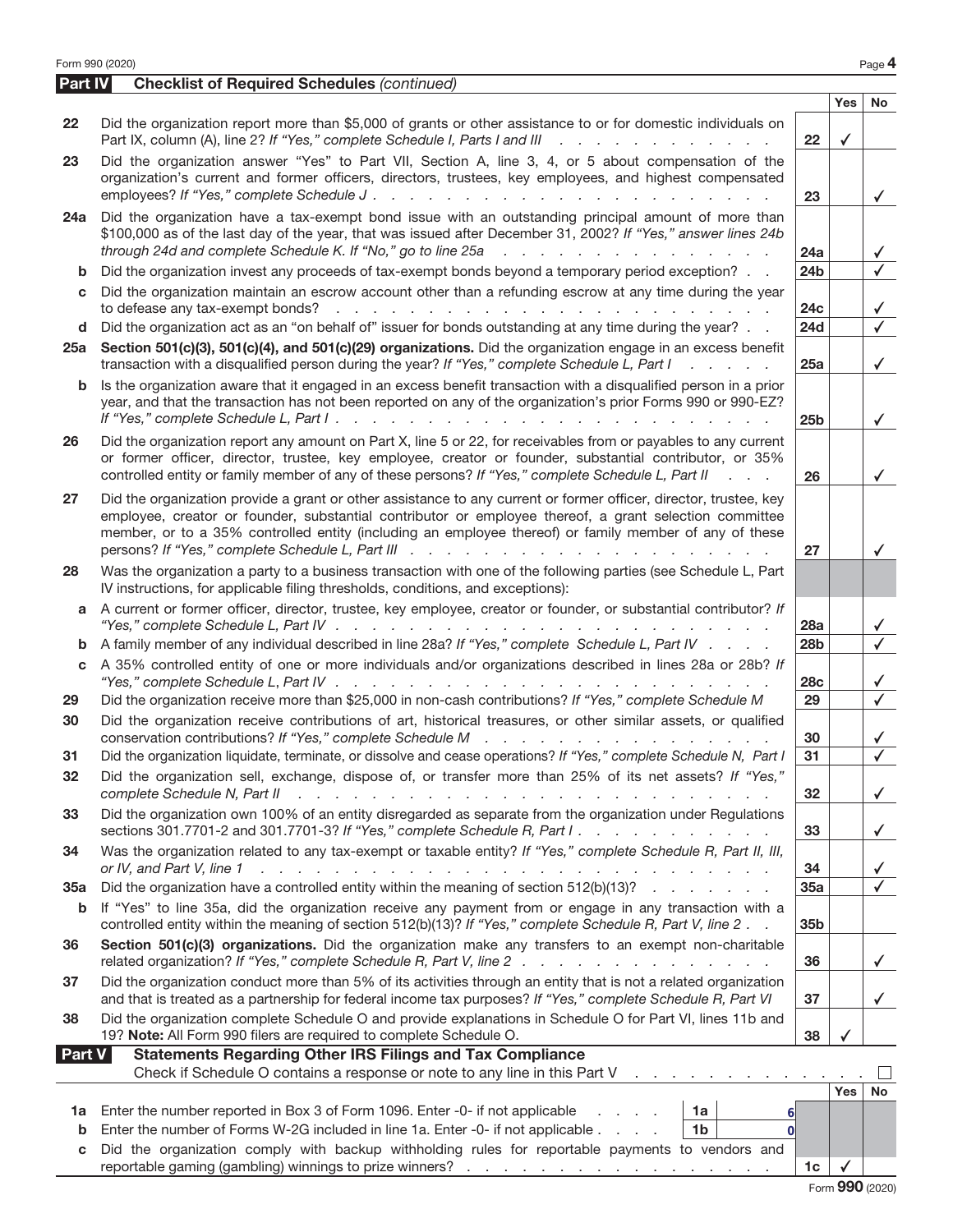| Form 990 (2020) |                                                                                                                                                                                                                                  |                 |              | Page 5       |
|-----------------|----------------------------------------------------------------------------------------------------------------------------------------------------------------------------------------------------------------------------------|-----------------|--------------|--------------|
| Part V          | Statements Regarding Other IRS Filings and Tax Compliance (continued)                                                                                                                                                            |                 |              |              |
|                 |                                                                                                                                                                                                                                  |                 | <b>Yes</b>   | No           |
|                 | 2a Enter the number of employees reported on Form W-3, Transmittal of Wage and Tax                                                                                                                                               |                 |              |              |
|                 | Statements, filed for the calendar year ending with or within the year covered by this return<br>2a                                                                                                                              |                 |              |              |
| b               | If at least one is reported on line 2a, did the organization file all required federal employment tax returns? .                                                                                                                 | 2 <sub>b</sub>  | $\checkmark$ |              |
|                 | Note: If the sum of lines 1a and 2a is greater than 250, you may be required to e-file (see instructions).                                                                                                                       |                 |              |              |
| За              | Did the organization have unrelated business gross income of \$1,000 or more during the year?                                                                                                                                    | 3a              |              | $\checkmark$ |
| b               | If "Yes," has it filed a Form 990-T for this year? If "No" to line 3b, provide an explanation on Schedule O                                                                                                                      | 3 <sub>b</sub>  |              |              |
| 4a              | At any time during the calendar year, did the organization have an interest in, or a signature or other authority over,                                                                                                          |                 |              |              |
|                 | a financial account in a foreign country (such as a bank account, securities account, or other financial account)?                                                                                                               | 4a              |              | ✓            |
| b               | If "Yes," enter the name of the foreign country ▶                                                                                                                                                                                |                 |              |              |
|                 | See instructions for filing requirements for FinCEN Form 114, Report of Foreign Bank and Financial Accounts (FBAR).                                                                                                              |                 |              |              |
| 5a              | Was the organization a party to a prohibited tax shelter transaction at any time during the tax year?                                                                                                                            | 5a              |              | ✓            |
| b               | Did any taxable party notify the organization that it was or is a party to a prohibited tax shelter transaction?                                                                                                                 | 5b              |              | ✓            |
| С               | If "Yes" to line 5a or 5b, did the organization file Form 8886-T?                                                                                                                                                                | 5 <sub>c</sub>  |              |              |
| 6a              | Does the organization have annual gross receipts that are normally greater than \$100,000, and did the                                                                                                                           |                 |              |              |
|                 | organization solicit any contributions that were not tax deductible as charitable contributions?                                                                                                                                 | 6a              |              | $\checkmark$ |
| b               | If "Yes," did the organization include with every solicitation an express statement that such contributions or                                                                                                                   |                 |              |              |
|                 | gifts were not tax deductible? $\cdots$ $\cdots$ $\cdots$ $\cdots$ $\cdots$ $\cdots$ $\cdots$ $\cdots$                                                                                                                           | 6b              |              |              |
| 7               | Organizations that may receive deductible contributions under section 170(c).                                                                                                                                                    |                 |              |              |
| a               | Did the organization receive a payment in excess of \$75 made partly as a contribution and partly for goods                                                                                                                      |                 |              |              |
|                 |                                                                                                                                                                                                                                  | 7a              |              | $\checkmark$ |
| b               | If "Yes," did the organization notify the donor of the value of the goods or services provided?                                                                                                                                  | 7b              |              |              |
| с               | Did the organization sell, exchange, or otherwise dispose of tangible personal property for which it was                                                                                                                         |                 |              |              |
|                 |                                                                                                                                                                                                                                  | 7c              |              | ✓            |
| d               | If "Yes," indicate the number of Forms 8282 filed during the year<br>7d                                                                                                                                                          |                 |              |              |
| е               | Did the organization receive any funds, directly or indirectly, to pay premiums on a personal benefit contract?                                                                                                                  | 7e              |              | ✓            |
| f               | Did the organization, during the year, pay premiums, directly or indirectly, on a personal benefit contract? .                                                                                                                   | 7f              |              | ✓            |
| g               | If the organization received a contribution of qualified intellectual property, did the organization file Form 8899 as required?                                                                                                 | 7g              |              |              |
| h               | If the organization received a contribution of cars, boats, airplanes, or other vehicles, did the organization file a Form 1098-C?                                                                                               | 7h              |              |              |
| 8               | Sponsoring organizations maintaining donor advised funds. Did a donor advised fund maintained by the                                                                                                                             |                 |              |              |
|                 | sponsoring organization have excess business holdings at any time during the year?                                                                                                                                               | 8               |              |              |
| 9               | Sponsoring organizations maintaining donor advised funds.                                                                                                                                                                        |                 |              |              |
| а               | Did the sponsoring organization make any taxable distributions under section 4966?                                                                                                                                               | 9a              |              |              |
| b               | Did the sponsoring organization make a distribution to a donor, donor advisor, or related person?                                                                                                                                | 9b              |              |              |
| 10              | Section 501(c)(7) organizations. Enter:                                                                                                                                                                                          |                 |              |              |
|                 | 10a <br>Initiation fees and capital contributions included on Part VIII, line 12 \[matter cases and capital contributions included on Part VIII, line 12 \[matter cases and capital contributions included on Part VIII, line 12 |                 |              |              |
| b               | Gross receipts, included on Form 990, Part VIII, line 12, for public use of club facilities<br>10 <sub>b</sub>                                                                                                                   |                 |              |              |
| 11              | Section 501(c)(12) organizations. Enter:                                                                                                                                                                                         |                 |              |              |
| a               | Gross income from members or shareholders.<br>11a                                                                                                                                                                                |                 |              |              |
| b               | Gross income from other sources (Do not net amounts due or paid to other sources                                                                                                                                                 |                 |              |              |
|                 | 11 <sub>b</sub>                                                                                                                                                                                                                  |                 |              |              |
| 12a             | Section 4947(a)(1) non-exempt charitable trusts. Is the organization filing Form 990 in lieu of Form 1041?                                                                                                                       | 12a             |              |              |
| b               | 12 <sub>b</sub><br>If "Yes," enter the amount of tax-exempt interest received or accrued during the year                                                                                                                         |                 |              |              |
| 13              | Section 501(c)(29) qualified nonprofit health insurance issuers.                                                                                                                                                                 |                 |              |              |
| а               | Is the organization licensed to issue qualified health plans in more than one state?                                                                                                                                             | 13a             |              |              |
|                 | Note: See the instructions for additional information the organization must report on Schedule O.                                                                                                                                |                 |              |              |
| b               | Enter the amount of reserves the organization is required to maintain by the states in which                                                                                                                                     |                 |              |              |
|                 | the organization is licensed to issue qualified health plans<br>13 <sub>b</sub>                                                                                                                                                  |                 |              |              |
| с               | 13 <sub>c</sub><br>Enter the amount of reserves on hand<br>.                                                                                                                                                                     |                 |              |              |
| 14a             | Did the organization receive any payments for indoor tanning services during the tax year? .<br>and a straight and                                                                                                               | 14a             |              | $\checkmark$ |
| b               | If "Yes," has it filed a Form 720 to report these payments? If "No," provide an explanation on Schedule O.                                                                                                                       | 14 <sub>b</sub> |              |              |
| 15              | Is the organization subject to the section 4960 tax on payment(s) of more than \$1,000,000 in remuneration or                                                                                                                    |                 |              |              |
|                 | excess parachute payment(s) during the year?<br>$\mathbf{r} = \mathbf{r} - \mathbf{r} = \mathbf{r} - \mathbf{r} - \mathbf{r} = \mathbf{r} - \mathbf{r} - \mathbf{r} - \mathbf{r}$                                                | 15              |              | ✓            |
|                 | If "Yes," see instructions and file Form 4720, Schedule N.                                                                                                                                                                       |                 |              |              |
| 16              | Is the organization an educational institution subject to the section 4968 excise tax on net investment income?<br>If "Yes," complete Form 4720, Schedule O.                                                                     | 16              |              | ✓            |
|                 |                                                                                                                                                                                                                                  |                 |              |              |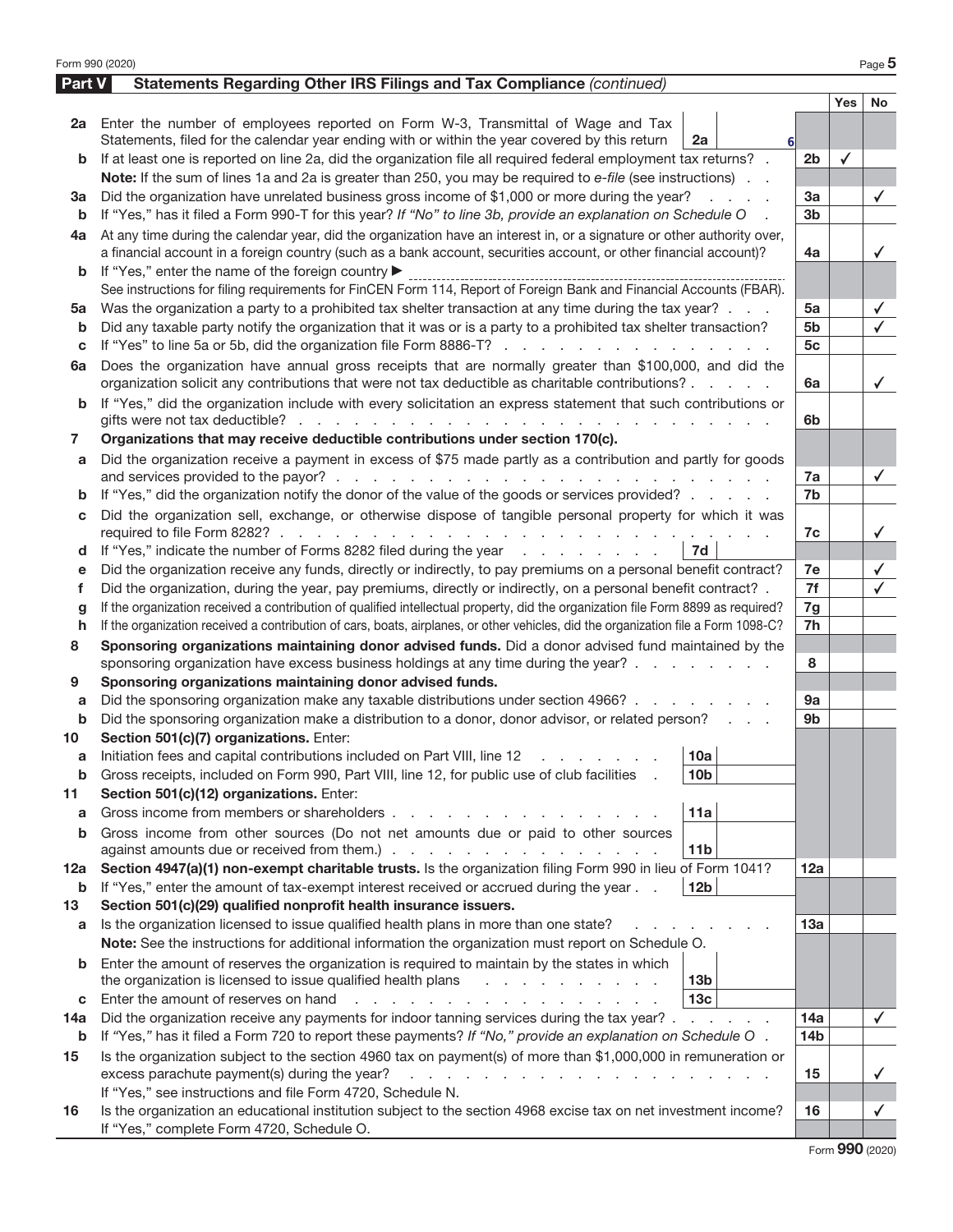|         | Form 990 (2020)                                                                                                                                                                                                                          |                 |              | Page $6$             |
|---------|------------------------------------------------------------------------------------------------------------------------------------------------------------------------------------------------------------------------------------------|-----------------|--------------|----------------------|
| Part VI | Governance, Management, and Disclosure For each "Yes" response to lines 2 through 7b below, and for a "No"<br>response to line 8a, 8b, or 10b below, describe the circumstances, processes, or changes on Schedule O. See instructions.  |                 |              |                      |
|         | Check if Schedule O contains a response or note to any line in this Part VI                                                                                                                                                              |                 |              | $\vert \sqrt{\vert}$ |
|         | <b>Section A. Governing Body and Management</b>                                                                                                                                                                                          |                 |              |                      |
|         |                                                                                                                                                                                                                                          |                 | Yes          | No                   |
| 1a      | Enter the number of voting members of the governing body at the end of the tax year.<br>1a                                                                                                                                               |                 |              |                      |
|         | If there are material differences in voting rights among members of the governing body, or                                                                                                                                               |                 |              |                      |
|         | if the governing body delegated broad authority to an executive committee or similar                                                                                                                                                     |                 |              |                      |
|         | committee, explain on Schedule O.                                                                                                                                                                                                        |                 |              |                      |
| b       | Enter the number of voting members included on line 1a, above, who are independent<br>1b                                                                                                                                                 |                 |              |                      |
| 2       | Did any officer, director, trustee, or key employee have a family relationship or a business relationship with<br>any other officer, director, trustee, or key employee?<br>design and a state of the state                              | $\mathbf{2}$    | ✓            |                      |
| 3       | Did the organization delegate control over management duties customarily performed by or under the direct                                                                                                                                |                 |              |                      |
|         | supervision of officers, directors, trustees, or key employees to a management company or other person?.                                                                                                                                 | 3               |              | ✓                    |
| 4       | Did the organization make any significant changes to its governing documents since the prior Form 990 was filed?                                                                                                                         | 4               |              | $\checkmark$         |
| 5       | Did the organization become aware during the year of a significant diversion of the organization's assets?.                                                                                                                              | 5               |              | $\checkmark$         |
| 6       | Did the organization have members or stockholders?<br>and a state                                                                                                                                                                        | 6               |              | $\checkmark$         |
| 7a      | Did the organization have members, stockholders, or other persons who had the power to elect or appoint                                                                                                                                  |                 |              |                      |
|         | one or more members of the governing body?<br>a carrier and a carrier and a carrier and a                                                                                                                                                | 7a              |              | $\checkmark$         |
| b       | Are any governance decisions of the organization reserved to (or subject to approval by) members,                                                                                                                                        |                 |              |                      |
|         |                                                                                                                                                                                                                                          | 7b              |              | $\checkmark$         |
| 8       | Did the organization contemporaneously document the meetings held or written actions undertaken during<br>the year by the following:                                                                                                     |                 |              |                      |
| a       | The governing body? $\ldots$                                                                                                                                                                                                             | 8а              | ✓            |                      |
| b       | Each committee with authority to act on behalf of the governing body?                                                                                                                                                                    | 8b              | ✓            |                      |
| 9       | Is there any officer, director, trustee, or key employee listed in Part VII, Section A, who cannot be reached at                                                                                                                         |                 |              |                      |
|         | the organization's mailing address? If "Yes," provide the names and addresses on Schedule O<br>$\mathcal{L}=\mathcal{L}=\mathcal{L}=\mathcal{L}$                                                                                         | 9               |              |                      |
|         | Section B. Policies (This Section B requests information about policies not required by the Internal Revenue Code.)                                                                                                                      |                 |              |                      |
|         |                                                                                                                                                                                                                                          |                 | <b>Yes</b>   | No                   |
| 10a     | Did the organization have local chapters, branches, or affiliates?                                                                                                                                                                       | 10a             |              | ✓                    |
| b       | If "Yes," did the organization have written policies and procedures governing the activities of such chapters,<br>affiliates, and branches to ensure their operations are consistent with the organization's exempt purposes?            | 10 <sub>b</sub> |              |                      |
| 11a     | Has the organization provided a complete copy of this Form 990 to all members of its governing body before filing the form?                                                                                                              | 11a             | ✓            |                      |
| b       | Describe in Schedule O the process, if any, used by the organization to review this Form 990.                                                                                                                                            |                 |              |                      |
| 12a     | Did the organization have a written conflict of interest policy? If "No," go to line 13                                                                                                                                                  | 12a             | ✓            |                      |
| b       | Were officers, directors, or trustees, and key employees required to disclose annually interests that could give rise to conflicts?                                                                                                      | 12 <sub>b</sub> | ✓            |                      |
| с       | Did the organization regularly and consistently monitor and enforce compliance with the policy? If "Yes,                                                                                                                                 |                 |              |                      |
|         | describe in Schedule O how this was done $\cdots$ , $\cdots$ , $\cdots$ , $\cdots$ , $\cdots$ , $\cdots$ , $\cdots$ , $\cdots$ , $\cdots$                                                                                                | 12 <sub>c</sub> | $\checkmark$ |                      |
| 13      |                                                                                                                                                                                                                                          | 13              | ✓            |                      |
| 14      | Did the organization have a written document retention and destruction policy?<br>the contract of the contract of the                                                                                                                    | 14              | √            |                      |
| 15      | Did the process for determining compensation of the following persons include a review and approval by                                                                                                                                   |                 |              |                      |
|         | independent persons, comparability data, and contemporaneous substantiation of the deliberation and decision?                                                                                                                            |                 |              |                      |
| a       | The organization's CEO, Executive Director, or top management official                                                                                                                                                                   | 15a             | $\checkmark$ |                      |
| b       |                                                                                                                                                                                                                                          | 15 <sub>b</sub> | ✓            |                      |
|         | If "Yes" to line 15a or 15b, describe the process in Schedule O (see instructions).                                                                                                                                                      |                 |              |                      |
| 16a     | Did the organization invest in, contribute assets to, or participate in a joint venture or similar arrangement                                                                                                                           | 16a             |              | $\checkmark$         |
| b       | If "Yes," did the organization follow a written policy or procedure requiring the organization to evaluate its                                                                                                                           |                 |              |                      |
|         | participation in joint venture arrangements under applicable federal tax law, and take steps to safeguard the                                                                                                                            |                 |              |                      |
|         | organization's exempt status with respect to such arrangements?                                                                                                                                                                          | 16 <sub>b</sub> |              |                      |
|         | <b>Section C. Disclosure</b>                                                                                                                                                                                                             |                 |              |                      |
| 17      | List the states with which a copy of this Form 990 is required to be filed ► see schedule O                                                                                                                                              |                 |              |                      |
| 18      | Section 6104 requires an organization to make its Forms 1023 (1024 or 1024-A, if applicable), 990, and 990-T (Section 501(c)<br>(3)s only) available for public inspection. Indicate how you made these available. Check all that apply. |                 |              |                      |
|         | $\sqrt{ }$ Own website<br>$\sqrt{}$ Another's website<br>$\sqrt{ }$ Upon request<br>$\Box$ Other (explain on Schedule O)                                                                                                                 |                 |              |                      |
| 19      | Describe on Schedule O whether (and if so, how) the organization made its governing documents, conflict of interest policy,                                                                                                              |                 |              |                      |
|         | and financial statements available to the public during the tax year.                                                                                                                                                                    |                 |              |                      |

| 20 State the name, address, and telephone number of the person who possesses the organization's books and records |  |
|-------------------------------------------------------------------------------------------------------------------|--|
| Thomas Pettit, Comptroller, 22122 Metamora Drive, Beverly Hills, Michigan 48025 (248) 515-8058                    |  |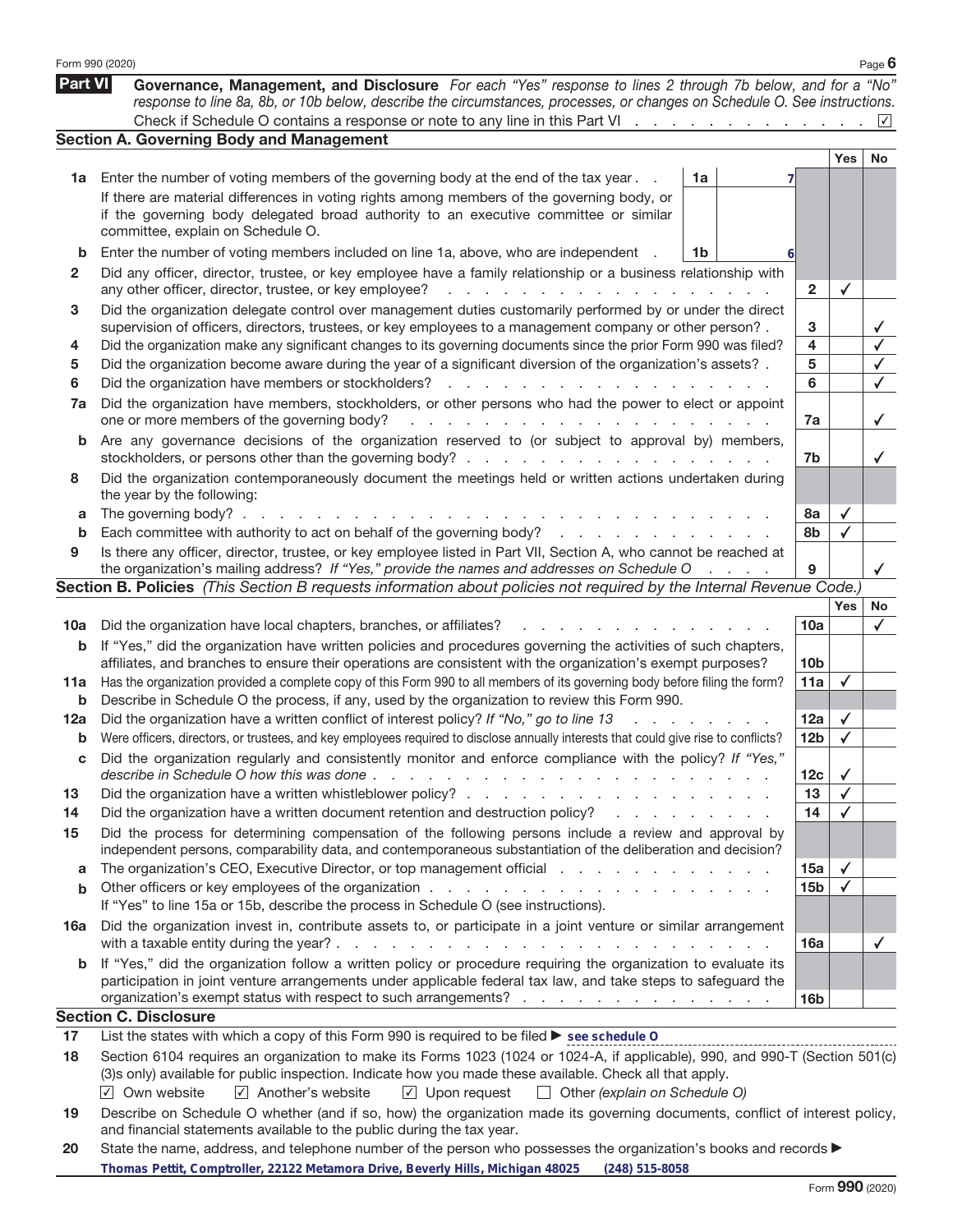## **Part VII Compensation of Officers, Directors, Trustees, Key Employees, Highest Compensated Employees, and Independent Contractors**

Check if Schedule O contains a response or note to any line in this Part VII . . .  $\Box$ **Section A. Officers, Directors, Trustees, Key Employees, and Highest Compensated Employees**

**1a** Complete this table for all persons required to be listed. Report compensation for the calendar year ending with or within the organization's tax year.

• List all of the organization's **current** officers, directors, trustees (whether individuals or organizations), regardless of amount of compensation. Enter -0- in columns (D), (E), and (F) if no compensation was paid.

• List all of the organization's **current** key employees, if any. See instructions for definition of "key employee."

• List the organization's five **current** highest compensated employees (other than an officer, director, trustee, or key employee) who received reportable compensation (Box 5 of Form W-2 and/or Box 7 of Form 1099-MISC) of more than \$100,000 from the organization and any related organizations.

• List all of the organization's **former** officers, key employees, and highest compensated employees who received more than \$100,000 of reportable compensation from the organization and any related organizations.

• List all of the organization's **former directors or trustees** that received, in the capacity as a former director or trustee of the organization, more than \$10,000 of reportable compensation from the organization and any related organizations.

See instructions for the order in which to list the persons above.

 $\Box$  Check this box if neither the organization nor any related organization compensated any current officer, director, or trustee.

|                                               |                      |                                   | (C)                   |                                                              |              |                                 |        |                          |                              |                                           |
|-----------------------------------------------|----------------------|-----------------------------------|-----------------------|--------------------------------------------------------------|--------------|---------------------------------|--------|--------------------------|------------------------------|-------------------------------------------|
| (A)                                           | (B)                  |                                   |                       |                                                              | Position     |                                 |        | (D)                      | (E)                          | (F)                                       |
| Name and title                                | Average              |                                   |                       | (do not check more than one<br>box, unless person is both an |              |                                 |        | Reportable               | Reportable                   | <b>Estimated amount</b>                   |
|                                               | hours<br>per week    |                                   |                       |                                                              |              | officer and a director/trustee) |        | compensation<br>from the | compensation<br>from related | of other<br>compensation                  |
|                                               | (list any            | Individual trustee<br>or director | Institutional trustee | Officer                                                      | Key employee |                                 | Former | organization             | organizations                | from the                                  |
|                                               | hours for<br>related |                                   |                       |                                                              |              |                                 |        | (W-2/1099-MISC)          | (W-2/1099-MISC)              | organization and<br>related organizations |
|                                               | organizations        |                                   |                       |                                                              |              |                                 |        |                          |                              |                                           |
|                                               | below                |                                   |                       |                                                              |              |                                 |        |                          |                              |                                           |
|                                               | dotted line)         |                                   |                       |                                                              |              | Highest compensated<br>employee |        |                          |                              |                                           |
| (1) Molly MacDonald. President, Director, CEO | 70                   |                                   |                       |                                                              |              |                                 |        |                          |                              |                                           |
|                                               |                      | ✓                                 |                       | ✓                                                            |              | ✓                               |        | 145,000                  | 0l                           | 4,350                                     |
| (2) Fran Parsons, Vice President              | 10                   |                                   |                       |                                                              |              |                                 |        |                          |                              |                                           |
|                                               |                      |                                   |                       | ✓                                                            |              |                                 |        | $\overline{0}$           | $\overline{0}$               | $\overline{0}$                            |
| (3) Shannon Crone, Treasurer and Director     | $\overline{4}$       |                                   |                       |                                                              |              |                                 |        |                          |                              |                                           |
|                                               |                      | ✓                                 |                       | ✓                                                            |              |                                 |        | $\overline{0}$           | $\overline{0}$               | $\mathbf 0$                               |
| (4) Thomas Pettit, Secretary and Comptroller  | 24                   |                                   |                       |                                                              |              |                                 |        |                          |                              |                                           |
|                                               |                      |                                   |                       | √                                                            |              |                                 |        | 26,880                   | $\overline{0}$               | $\overline{0}$                            |
| (5) Gary Kadlec, Chairman and Director        | $\frac{2}{2}$        | ✓                                 |                       |                                                              |              |                                 |        | $\Omega$                 |                              |                                           |
| (6) Linda Ross, Director                      | 1                    |                                   |                       |                                                              |              |                                 |        |                          | $\overline{0}$               | $\mathbf 0$                               |
|                                               |                      | ✓                                 |                       |                                                              |              |                                 |        | $\overline{0}$           | $\overline{0}$               | $\mathbf 0$                               |
| (7)<br>Dan Sherman, Director                  | 4                    |                                   |                       |                                                              |              |                                 |        |                          |                              |                                           |
|                                               |                      | ✓                                 |                       |                                                              |              |                                 |        | $\Omega$                 | $\overline{0}$               | $\overline{0}$                            |
| (8) Katrina Studvent, Director                | 1                    |                                   |                       |                                                              |              |                                 |        |                          |                              |                                           |
|                                               |                      | ✓                                 |                       |                                                              |              |                                 |        | $\overline{0}$           | $\overline{0}$               | $\mathbf 0$                               |
| (9) Judith Vindici, Director                  | $\mathbf{1}$         |                                   |                       |                                                              |              |                                 |        |                          |                              |                                           |
|                                               |                      | ✓                                 |                       |                                                              |              |                                 |        | $\overline{0}$           | $\overline{0}$               | $\overline{0}$                            |
| (10)                                          |                      |                                   |                       |                                                              |              |                                 |        |                          |                              |                                           |
|                                               |                      |                                   |                       |                                                              |              |                                 |        |                          |                              |                                           |
| (11)                                          |                      |                                   |                       |                                                              |              |                                 |        |                          |                              |                                           |
| (12)                                          |                      |                                   |                       |                                                              |              |                                 |        |                          |                              |                                           |
|                                               |                      |                                   |                       |                                                              |              |                                 |        |                          |                              |                                           |
| (13)                                          |                      |                                   |                       |                                                              |              |                                 |        |                          |                              |                                           |
|                                               |                      |                                   |                       |                                                              |              |                                 |        |                          |                              |                                           |
| (14)                                          |                      |                                   |                       |                                                              |              |                                 |        |                          |                              |                                           |
|                                               |                      |                                   |                       |                                                              |              |                                 |        |                          |                              |                                           |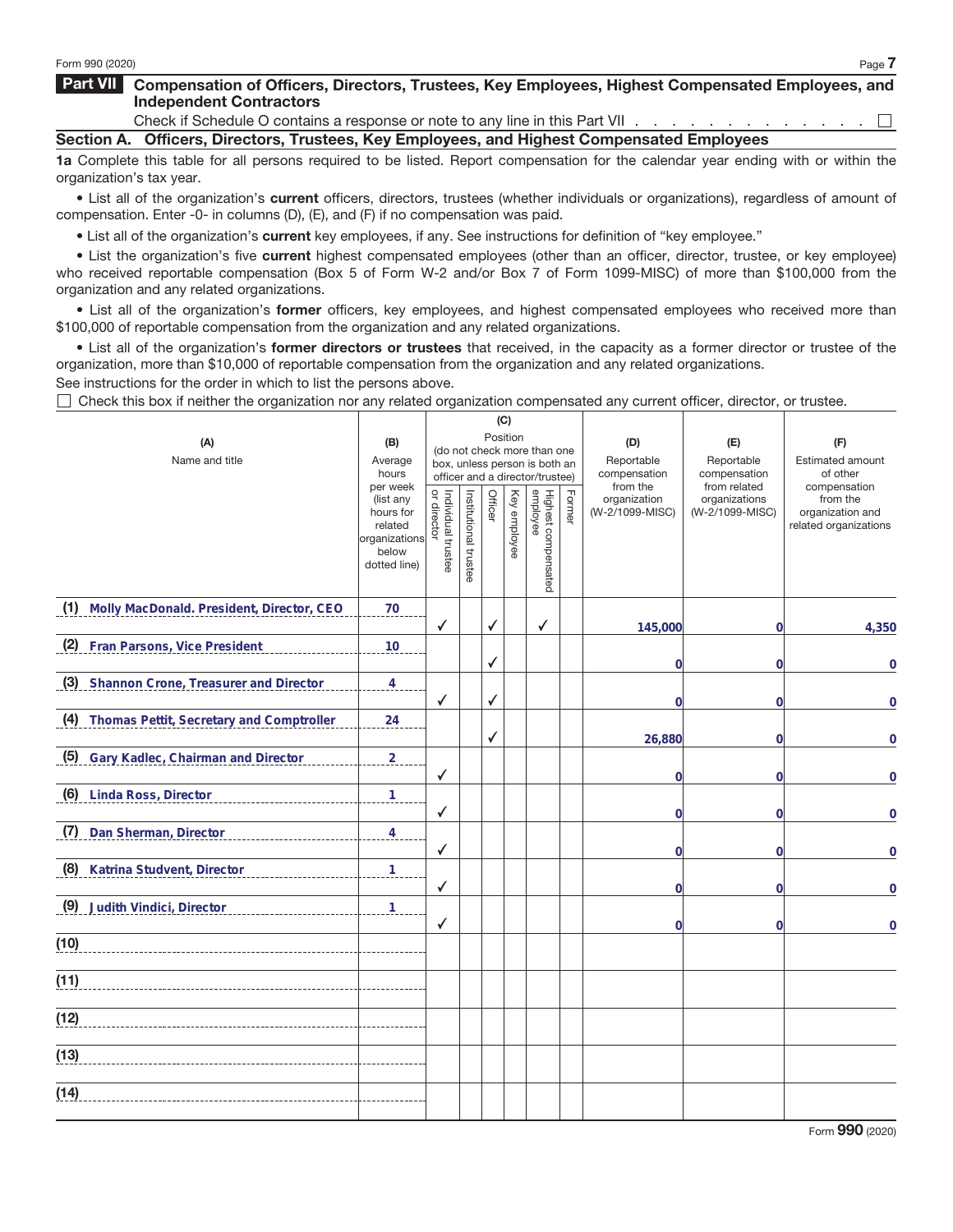|              | Section A. Officers, Directors, Trustees, Key Employees, and Highest Compensated Employees (continued)<br><b>Part VII</b>                                                       |                       |                    |                |         |              |                                 |                             |                                         |                              |              |                                           |  |     |     |  |     |
|--------------|---------------------------------------------------------------------------------------------------------------------------------------------------------------------------------|-----------------------|--------------------|----------------|---------|--------------|---------------------------------|-----------------------------|-----------------------------------------|------------------------------|--------------|-------------------------------------------|--|-----|-----|--|-----|
|              |                                                                                                                                                                                 |                       |                    |                |         | (C)          |                                 |                             |                                         |                              |              |                                           |  |     |     |  |     |
|              | (A)                                                                                                                                                                             | (B)                   | Position           |                |         |              |                                 | (do not check more than one |                                         |                              |              |                                           |  | (D) | (E) |  | (F) |
|              | Name and title                                                                                                                                                                  | Average               |                    |                |         |              | box, unless person is both an   |                             | Reportable                              | Reportable                   |              | Estimated amount                          |  |     |     |  |     |
|              |                                                                                                                                                                                 | hours<br>per week     |                    |                |         |              | officer and a director/trustee) |                             | compensation<br>from the                | compensation<br>from related |              | of other<br>compensation                  |  |     |     |  |     |
|              |                                                                                                                                                                                 | (list any             |                    |                | Officer |              |                                 | Former                      | organization                            | organizations                |              | from the                                  |  |     |     |  |     |
|              |                                                                                                                                                                                 | hours for<br>related  | or director        | Institutional  |         |              |                                 |                             | (W-2/1099-MISC)                         | (W-2/1099-MISC)              |              | organization and<br>related organizations |  |     |     |  |     |
|              |                                                                                                                                                                                 | organizations         |                    |                |         | Key employee |                                 |                             |                                         |                              |              |                                           |  |     |     |  |     |
|              |                                                                                                                                                                                 | below<br>dotted line) | Individual trustee | <b>trustee</b> |         |              |                                 |                             |                                         |                              |              |                                           |  |     |     |  |     |
|              |                                                                                                                                                                                 |                       |                    |                |         |              | Highest compensated<br>employee |                             |                                         |                              |              |                                           |  |     |     |  |     |
| (15)         |                                                                                                                                                                                 |                       |                    |                |         |              |                                 |                             |                                         |                              |              |                                           |  |     |     |  |     |
|              |                                                                                                                                                                                 |                       |                    |                |         |              |                                 |                             |                                         |                              |              |                                           |  |     |     |  |     |
| (16)         |                                                                                                                                                                                 |                       |                    |                |         |              |                                 |                             |                                         |                              |              |                                           |  |     |     |  |     |
|              |                                                                                                                                                                                 |                       |                    |                |         |              |                                 |                             |                                         |                              |              |                                           |  |     |     |  |     |
| (17)         |                                                                                                                                                                                 |                       |                    |                |         |              |                                 |                             |                                         |                              |              |                                           |  |     |     |  |     |
|              |                                                                                                                                                                                 |                       |                    |                |         |              |                                 |                             |                                         |                              |              |                                           |  |     |     |  |     |
| (18)         |                                                                                                                                                                                 |                       |                    |                |         |              |                                 |                             |                                         |                              |              |                                           |  |     |     |  |     |
|              |                                                                                                                                                                                 |                       |                    |                |         |              |                                 |                             |                                         |                              |              |                                           |  |     |     |  |     |
|              | (19)                                                                                                                                                                            |                       |                    |                |         |              |                                 |                             |                                         |                              |              |                                           |  |     |     |  |     |
|              |                                                                                                                                                                                 |                       |                    |                |         |              |                                 |                             |                                         |                              |              |                                           |  |     |     |  |     |
|              | (20)                                                                                                                                                                            |                       |                    |                |         |              |                                 |                             |                                         |                              |              |                                           |  |     |     |  |     |
|              |                                                                                                                                                                                 |                       |                    |                |         |              |                                 |                             |                                         |                              |              |                                           |  |     |     |  |     |
| (21)         |                                                                                                                                                                                 |                       |                    |                |         |              |                                 |                             |                                         |                              |              |                                           |  |     |     |  |     |
|              | (22)                                                                                                                                                                            |                       |                    |                |         |              |                                 |                             |                                         |                              |              |                                           |  |     |     |  |     |
|              |                                                                                                                                                                                 |                       |                    |                |         |              |                                 |                             |                                         |                              |              |                                           |  |     |     |  |     |
| (23)         |                                                                                                                                                                                 |                       |                    |                |         |              |                                 |                             |                                         |                              |              |                                           |  |     |     |  |     |
|              |                                                                                                                                                                                 |                       |                    |                |         |              |                                 |                             |                                         |                              |              |                                           |  |     |     |  |     |
| (24)         |                                                                                                                                                                                 |                       |                    |                |         |              |                                 |                             |                                         |                              |              |                                           |  |     |     |  |     |
|              |                                                                                                                                                                                 |                       |                    |                |         |              |                                 |                             |                                         |                              |              |                                           |  |     |     |  |     |
| (25)         |                                                                                                                                                                                 |                       |                    |                |         |              |                                 |                             |                                         |                              |              |                                           |  |     |     |  |     |
|              |                                                                                                                                                                                 |                       |                    |                |         |              |                                 |                             |                                         |                              |              |                                           |  |     |     |  |     |
| 1b           | Subtotal                                                                                                                                                                        |                       |                    |                |         |              |                                 |                             |                                         |                              |              |                                           |  |     |     |  |     |
| C            | Total from continuation sheets to Part VII, Section A                                                                                                                           |                       |                    |                |         |              |                                 |                             |                                         |                              |              |                                           |  |     |     |  |     |
| d            | Total (add lines 1b and 1c)                                                                                                                                                     |                       |                    |                |         |              |                                 |                             | 171,880                                 |                              |              | 4,350                                     |  |     |     |  |     |
| $\mathbf{2}$ | Total number of individuals (including but not limited to those listed above) who received more than \$100,000 of                                                               |                       |                    |                |         |              |                                 |                             |                                         |                              |              |                                           |  |     |     |  |     |
|              | reportable compensation from the organization ▶                                                                                                                                 |                       |                    |                |         |              |                                 |                             |                                         |                              |              | Yes<br>No                                 |  |     |     |  |     |
|              |                                                                                                                                                                                 |                       |                    |                |         |              |                                 |                             |                                         |                              |              |                                           |  |     |     |  |     |
| 3            | Did the organization list any former officer, director, trustee, key employee, or highest compensated<br>employee on line 1a? If "Yes," complete Schedule J for such individual |                       |                    |                |         |              |                                 |                             | and the contract of the contract of the |                              | 3            | ✓                                         |  |     |     |  |     |
| 4            | For any individual listed on line 1a, is the sum of reportable compensation and other compensation from the                                                                     |                       |                    |                |         |              |                                 |                             |                                         |                              |              |                                           |  |     |     |  |     |
|              | organization and related organizations greater than \$150,000? If "Yes," complete Schedule J for such                                                                           |                       |                    |                |         |              |                                 |                             |                                         |                              |              |                                           |  |     |     |  |     |
|              | individual                                                                                                                                                                      |                       |                    |                |         |              |                                 |                             | the contract of the contract of the     |                              | 4            |                                           |  |     |     |  |     |
| 5            | Did any person listed on line 1a receive or accrue compensation from any unrelated organization or individual                                                                   |                       |                    |                |         |              |                                 |                             |                                         |                              |              |                                           |  |     |     |  |     |
|              | for services rendered to the organization? If "Yes," complete Schedule J for such person                                                                                        |                       |                    |                |         |              |                                 |                             |                                         |                              | 5            |                                           |  |     |     |  |     |
|              | <b>Section B. Independent Contractors</b>                                                                                                                                       |                       |                    |                |         |              |                                 |                             |                                         |                              |              |                                           |  |     |     |  |     |
| 1            | Complete this table for your five highest compensated independent contractors that received more than \$100,000 of                                                              |                       |                    |                |         |              |                                 |                             |                                         |                              |              |                                           |  |     |     |  |     |
|              | compensation from the organization. Report compensation for the calendar year ending with or within the organization's tax year.                                                |                       |                    |                |         |              |                                 |                             |                                         |                              |              |                                           |  |     |     |  |     |
|              | (A)<br>Name and business address                                                                                                                                                |                       |                    |                |         |              |                                 |                             | (B)                                     |                              | (C)          |                                           |  |     |     |  |     |
|              |                                                                                                                                                                                 |                       |                    |                |         |              |                                 |                             | Description of services                 |                              | Compensation |                                           |  |     |     |  |     |
|              |                                                                                                                                                                                 |                       |                    |                |         |              |                                 |                             |                                         |                              |              |                                           |  |     |     |  |     |
|              |                                                                                                                                                                                 |                       |                    |                |         |              |                                 |                             |                                         |                              |              |                                           |  |     |     |  |     |
|              |                                                                                                                                                                                 |                       |                    |                |         |              |                                 |                             |                                         |                              |              |                                           |  |     |     |  |     |
|              |                                                                                                                                                                                 |                       |                    |                |         |              |                                 |                             |                                         |                              |              |                                           |  |     |     |  |     |

**2** Total number of independent contractors (including but not limited to those listed above) who received more than \$100,000 of compensation from the organization  $\blacktriangleright$ **0**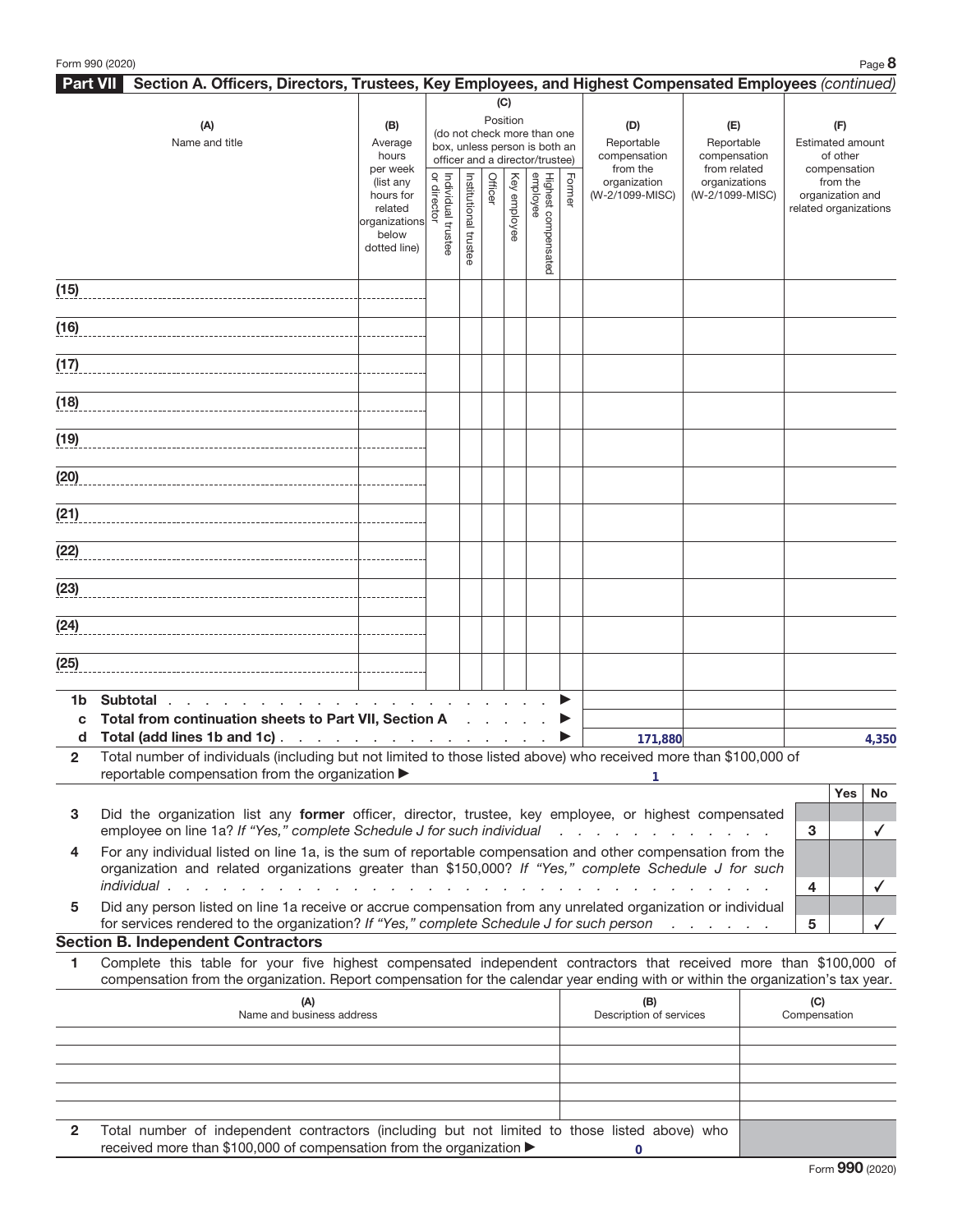**Part VIII Statement of Revenue** 

|                                                           |        | Check if Schedule O contains a response or note to any line in this Part VIII     |                |                                 |                      |                                          |                      |                                              |                                      |                                                               |
|-----------------------------------------------------------|--------|-----------------------------------------------------------------------------------|----------------|---------------------------------|----------------------|------------------------------------------|----------------------|----------------------------------------------|--------------------------------------|---------------------------------------------------------------|
|                                                           |        |                                                                                   |                |                                 |                      |                                          | (A)<br>Total revenue | (B)<br>Related or exempt<br>function revenue | (C)<br>Unrelated<br>business revenue | (D)<br>Revenue excluded<br>from tax under<br>sections 512-514 |
|                                                           | 1a     | Federated campaigns                                                               |                |                                 | 1a                   | 1,455,309                                |                      |                                              |                                      |                                                               |
| Contributions, Gifts, Grants<br>and Other Similar Amounts | b      | Membership dues                                                                   |                | <b>Contractor</b>               | 1 <sub>b</sub>       |                                          |                      |                                              |                                      |                                                               |
|                                                           | С      | Fundraising events                                                                |                |                                 | 1 <sub>c</sub>       |                                          |                      |                                              |                                      |                                                               |
|                                                           | d      | Related organizations                                                             |                |                                 | 1 <sub>d</sub>       |                                          |                      |                                              |                                      |                                                               |
|                                                           | е      | Government grants (contributions)                                                 |                |                                 | 1e                   | 63,939                                   |                      |                                              |                                      |                                                               |
|                                                           | f      | All other contributions, gifts, grants,                                           |                |                                 |                      |                                          |                      |                                              |                                      |                                                               |
|                                                           |        | and similar amounts not included above                                            |                |                                 | 1f                   | 10,652                                   |                      |                                              |                                      |                                                               |
|                                                           | g      | Noncash contributions included in                                                 |                |                                 |                      |                                          |                      |                                              |                                      |                                                               |
|                                                           |        | lines $1a-1f$ .                                                                   |                |                                 | $1g \,$ \$           | 10,652                                   |                      |                                              |                                      |                                                               |
|                                                           | h      | Total. Add lines 1a-1f                                                            |                |                                 |                      |                                          | 1,529,900            |                                              |                                      |                                                               |
|                                                           |        |                                                                                   |                |                                 |                      | <b>Business Code</b>                     |                      |                                              |                                      |                                                               |
|                                                           | 2a     |                                                                                   |                |                                 |                      |                                          |                      |                                              |                                      |                                                               |
|                                                           | b      |                                                                                   |                |                                 |                      |                                          |                      |                                              |                                      |                                                               |
|                                                           | c      |                                                                                   |                |                                 |                      |                                          |                      |                                              |                                      |                                                               |
| Revenue                                                   | d      |                                                                                   |                |                                 |                      |                                          |                      |                                              |                                      |                                                               |
| Program Service                                           | е      |                                                                                   |                |                                 |                      |                                          |                      |                                              |                                      |                                                               |
|                                                           | f<br>g | All other program service revenue<br>Total. Add lines 2a-2f                       |                |                                 |                      | ▶                                        |                      |                                              |                                      |                                                               |
|                                                           | 3      | Investment income (including dividends, interest, and                             |                |                                 |                      |                                          |                      |                                              |                                      |                                                               |
|                                                           |        | other similar amounts) $\ldots$ $\ldots$ $\ldots$                                 |                |                                 |                      |                                          | 6,703                | 6,703                                        |                                      |                                                               |
|                                                           | 4      | Income from investment of tax-exempt bond proceeds >                              |                |                                 |                      |                                          |                      |                                              |                                      |                                                               |
|                                                           | 5      | Royalties                                                                         |                | and a series and a series and a |                      |                                          |                      |                                              |                                      |                                                               |
|                                                           |        |                                                                                   |                | (i) Real                        |                      | (ii) Personal                            |                      |                                              |                                      |                                                               |
|                                                           | 6a     | Gross rents<br>$\sim$ $\sim$                                                      | 6a             |                                 |                      |                                          |                      |                                              |                                      |                                                               |
|                                                           | b      | Less: rental expenses                                                             | 6 <sub>b</sub> |                                 |                      |                                          |                      |                                              |                                      |                                                               |
|                                                           | c      | Rental income or (loss)                                                           | 6c             |                                 |                      |                                          |                      |                                              |                                      |                                                               |
|                                                           | d      | Net rental income or (loss)                                                       |                |                                 | <b>All Card Card</b> | ▶                                        |                      |                                              |                                      |                                                               |
|                                                           | 7a     | Gross amount from                                                                 |                | (i) Securities                  |                      | (ii) Other                               |                      |                                              |                                      |                                                               |
|                                                           |        | sales<br>of<br>assets                                                             |                |                                 |                      |                                          |                      |                                              |                                      |                                                               |
|                                                           |        | other than inventory                                                              | 7a             |                                 | 10,652               |                                          |                      |                                              |                                      |                                                               |
| Revenue                                                   |        | Less: cost or other basis<br>and sales expenses                                   | 7b             |                                 |                      |                                          |                      |                                              |                                      |                                                               |
|                                                           | С      | Gain or (loss).                                                                   | 7c             |                                 | 10,740<br>(88)       |                                          |                      |                                              |                                      |                                                               |
|                                                           | d      | Net gain or (loss)                                                                |                |                                 |                      | the contract of the contract of the con- | (88)                 | (88)                                         |                                      |                                                               |
| <b>Other</b>                                              | 8a     | Gross income from fundraising                                                     |                |                                 |                      |                                          |                      |                                              |                                      |                                                               |
|                                                           |        | events (not including \$                                                          |                | ----------------                |                      |                                          |                      |                                              |                                      |                                                               |
|                                                           |        | of contributions reported on line                                                 |                |                                 |                      |                                          |                      |                                              |                                      |                                                               |
|                                                           |        | 1c). See Part IV, line 18                                                         |                |                                 | 8a                   |                                          |                      |                                              |                                      |                                                               |
|                                                           | b      | Less: direct expenses                                                             |                |                                 | 8b                   |                                          |                      |                                              |                                      |                                                               |
|                                                           | c      | Net income or (loss) from fundraising events                                      |                |                                 |                      | ▶                                        |                      |                                              |                                      |                                                               |
|                                                           | 9а     | Gross income from gaming                                                          |                |                                 |                      |                                          |                      |                                              |                                      |                                                               |
|                                                           |        | activities. See Part IV, line 19                                                  |                | $\sim 10$                       | 9а                   |                                          |                      |                                              |                                      |                                                               |
|                                                           | b      | Less: direct expenses                                                             |                |                                 | 9 <sub>b</sub>       |                                          |                      |                                              |                                      |                                                               |
|                                                           | c      | Net income or (loss) from gaming activities<br>10a Gross sales of inventory, less |                |                                 |                      | ▶                                        |                      |                                              |                                      |                                                               |
|                                                           |        | returns and allowances                                                            |                |                                 | 10a                  |                                          |                      |                                              |                                      |                                                               |
|                                                           | b      | Less: cost of goods sold                                                          |                |                                 | 10 <sub>b</sub>      |                                          |                      |                                              |                                      |                                                               |
|                                                           | C      | Net income or (loss) from sales of inventory                                      |                |                                 |                      | ▶                                        |                      |                                              |                                      |                                                               |
|                                                           |        |                                                                                   |                |                                 |                      | <b>Business Code</b>                     |                      |                                              |                                      |                                                               |
| Miscellaneous                                             | 11a    |                                                                                   |                |                                 |                      |                                          |                      |                                              |                                      |                                                               |
| Revenue                                                   | b      |                                                                                   |                |                                 |                      |                                          |                      |                                              |                                      |                                                               |
|                                                           | C      |                                                                                   |                |                                 |                      |                                          |                      |                                              |                                      |                                                               |
|                                                           | d      | All other revenue                                                                 |                | the company of the company of   |                      |                                          |                      |                                              |                                      |                                                               |
|                                                           | е      | Total. Add lines 11a-11d                                                          |                |                                 |                      | ▶                                        |                      |                                              |                                      |                                                               |
|                                                           | 12     | Total revenue. See instructions                                                   |                |                                 |                      | ▶                                        | 1,536,515            | 1,536,515                                    |                                      |                                                               |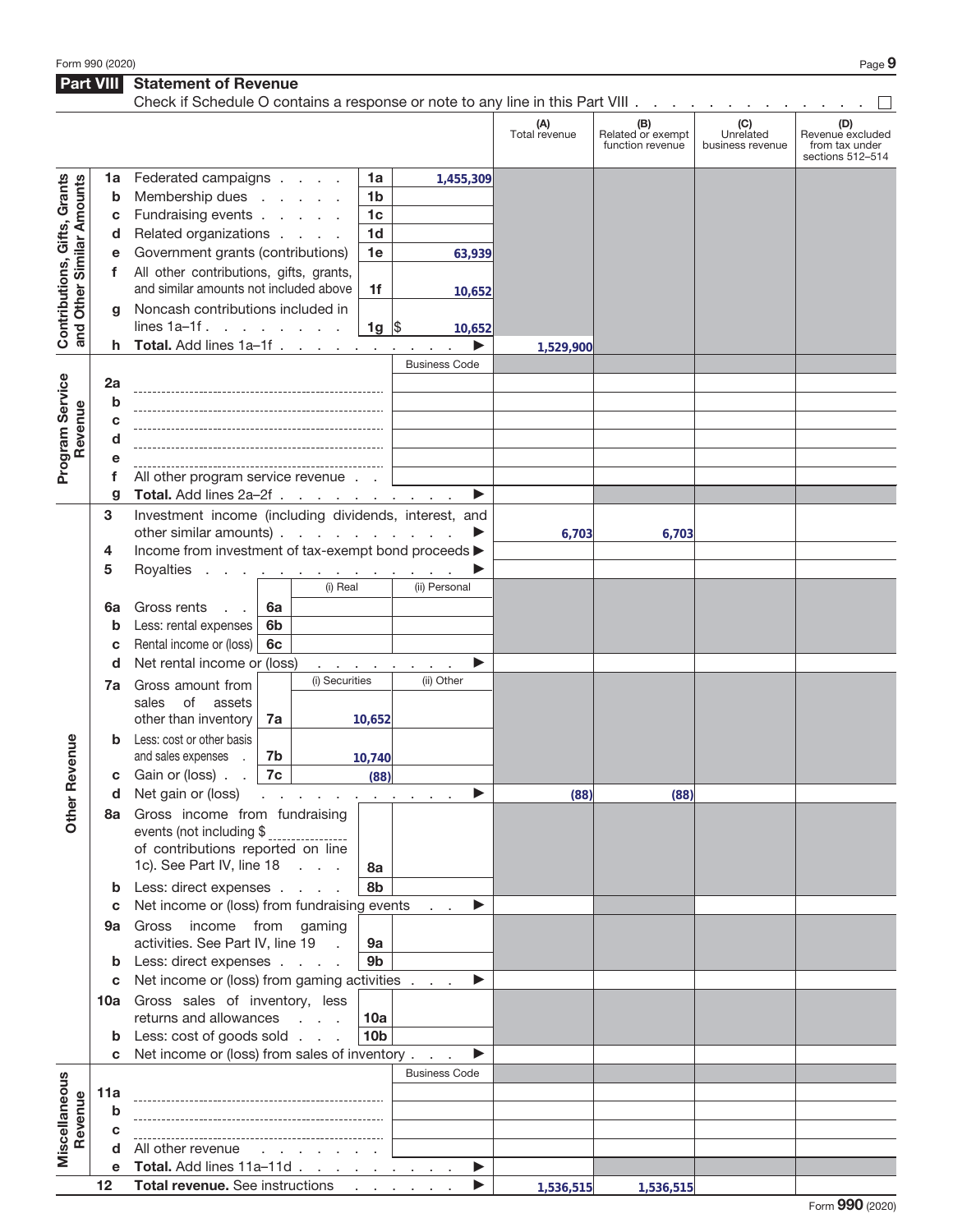## **Part IX Statement of Functional Expenses**

|                 | Section 501(c)(3) and 501(c)(4) organizations must complete all columns. All other organizations must complete column (A).                                                                                                                           |                       |                                    |                                           |                                |
|-----------------|------------------------------------------------------------------------------------------------------------------------------------------------------------------------------------------------------------------------------------------------------|-----------------------|------------------------------------|-------------------------------------------|--------------------------------|
|                 | Check if Schedule O contains a response or note to any line in this Part IX                                                                                                                                                                          |                       |                                    |                                           |                                |
|                 | Do not include amounts reported on lines 6b, 7b,<br>8b, 9b, and 10b of Part VIII.                                                                                                                                                                    | (A)<br>Total expenses | (B)<br>Program service<br>expenses | (C)<br>Management and<br>general expenses | (D)<br>Fundraising<br>expenses |
| 1.              | Grants and other assistance to domestic organizations                                                                                                                                                                                                |                       |                                    |                                           |                                |
|                 | and domestic governments. See Part IV, line 21 .                                                                                                                                                                                                     | 754,541               | 754,541                            |                                           |                                |
| $\mathbf{2}$    | Grants and other assistance to domestic<br>individuals. See Part IV, line 22                                                                                                                                                                         |                       |                                    |                                           |                                |
| 3               | Grants and other assistance to foreign<br>organizations, foreign governments, and<br>foreign individuals. See Part IV, lines 15 and 16                                                                                                               |                       |                                    |                                           |                                |
| 4               | Benefits paid to or for members                                                                                                                                                                                                                      |                       |                                    |                                           |                                |
| 5               | Compensation of current officers, directors,<br>trustees, and key employees                                                                                                                                                                          | 165,180               | 109,530                            | 20,790                                    | 34,860                         |
| 6               | Compensation not included above to disqualified<br>persons (as defined under section 4958(f)(1)) and<br>persons described in section 4958(c)(3)(B)                                                                                                   |                       |                                    |                                           |                                |
| 7               | Other salaries and wages<br>and the company of the                                                                                                                                                                                                   | 201,914               | 112,413                            | 7,856                                     | 81,645                         |
| 8               | Pension plan accruals and contributions (include                                                                                                                                                                                                     |                       |                                    |                                           |                                |
|                 | section 401(k) and 403(b) employer contributions)                                                                                                                                                                                                    | 10,249                | 6,478                              | 679                                       | 3,092                          |
| 9               | Other employee benefits                                                                                                                                                                                                                              | 3,162                 | 1,029                              | 243                                       | 1,890                          |
| 10              | Payroll taxes                                                                                                                                                                                                                                        | 26,308                | 16,203                             | 1,687                                     | 8,418                          |
| 11              | Fees for services (nonemployees):                                                                                                                                                                                                                    |                       |                                    |                                           |                                |
| a               | Management                                                                                                                                                                                                                                           |                       |                                    |                                           |                                |
| b               | Legal                                                                                                                                                                                                                                                |                       |                                    |                                           |                                |
| C               | Accounting                                                                                                                                                                                                                                           | 21,632                | 381                                | 20,851                                    | 400                            |
| d               | Lobbying                                                                                                                                                                                                                                             |                       |                                    |                                           |                                |
| е<br>f          | Professional fundraising services. See Part IV, line 17<br>Investment management fees                                                                                                                                                                |                       |                                    |                                           |                                |
|                 | Other. (If line 11g amount exceeds 10% of line 25, column                                                                                                                                                                                            | 3,572                 |                                    | 3,572                                     |                                |
| g               | (A) amount, list line 11g expenses on Schedule O.) .                                                                                                                                                                                                 |                       |                                    | 1,932                                     |                                |
| 12 <sub>2</sub> | Advertising and promotion                                                                                                                                                                                                                            | 5,104<br>94,444       | 2,277<br>51,704                    |                                           | 895<br>42,740                  |
| 13              | Office expenses<br>and the contract of the con-                                                                                                                                                                                                      | 29,085                | 8,494                              | 4,903                                     | 15,688                         |
| 14              | Information technology                                                                                                                                                                                                                               | 12,840                | 9,420                              |                                           | 3,420                          |
| 15              | Royalties                                                                                                                                                                                                                                            |                       |                                    |                                           |                                |
| 16              | Occupancy                                                                                                                                                                                                                                            | 3,924                 | 2,940                              | 369                                       | 615                            |
| 17              | Travel                                                                                                                                                                                                                                               | 728                   |                                    | 169                                       | 559                            |
| 18              | Payments of travel or entertainment expenses<br>for any federal, state, or local public officials                                                                                                                                                    |                       |                                    |                                           |                                |
| 19              | Conferences, conventions, and meetings .                                                                                                                                                                                                             | 2,375                 | 1,000                              |                                           | 1,375                          |
| 20              | Interest<br>and the state of the state of the state of the state of the state of the state of the state of the state of the                                                                                                                          | 739                   |                                    | 739                                       |                                |
| 21              | Payments to affiliates                                                                                                                                                                                                                               |                       |                                    |                                           |                                |
| 22              | Depreciation, depletion, and amortization.                                                                                                                                                                                                           | 1,674                 | 1,155                              | 171                                       | 348                            |
| 23              | Insurance $\cdots$ $\cdots$ $\cdots$                                                                                                                                                                                                                 | 1,775                 |                                    | 1,775                                     |                                |
| 24              | Other expenses. Itemize expenses not covered<br>above (List miscellaneous expenses on line 24e. If<br>line 24e amount exceeds 10% of line 25, column<br>(A) amount, list line 24e expenses on Schedule O.)                                           |                       |                                    |                                           |                                |
| a               | Registration/reporting solicitation fees                                                                                                                                                                                                             | 1,156                 | 85                                 | 21                                        | 1,050                          |
| $\mathbf b$     |                                                                                                                                                                                                                                                      |                       |                                    |                                           |                                |
| c               |                                                                                                                                                                                                                                                      |                       |                                    |                                           |                                |
| d               |                                                                                                                                                                                                                                                      |                       |                                    |                                           |                                |
| е               | All other expenses                                                                                                                                                                                                                                   |                       |                                    |                                           |                                |
| 25              | Total functional expenses. Add lines 1 through 24e                                                                                                                                                                                                   | 1,340,402             | 1,077,650                          | 65,757                                    | 196,995                        |
| 26              | Joint costs. Complete this line only if the<br>organization reported in column (B) joint costs<br>from a combined educational campaign and<br>fundraising solicitation. Check here $\blacktriangleright \Box$ if<br>following SOP 98-2 (ASC 958-720) |                       |                                    |                                           |                                |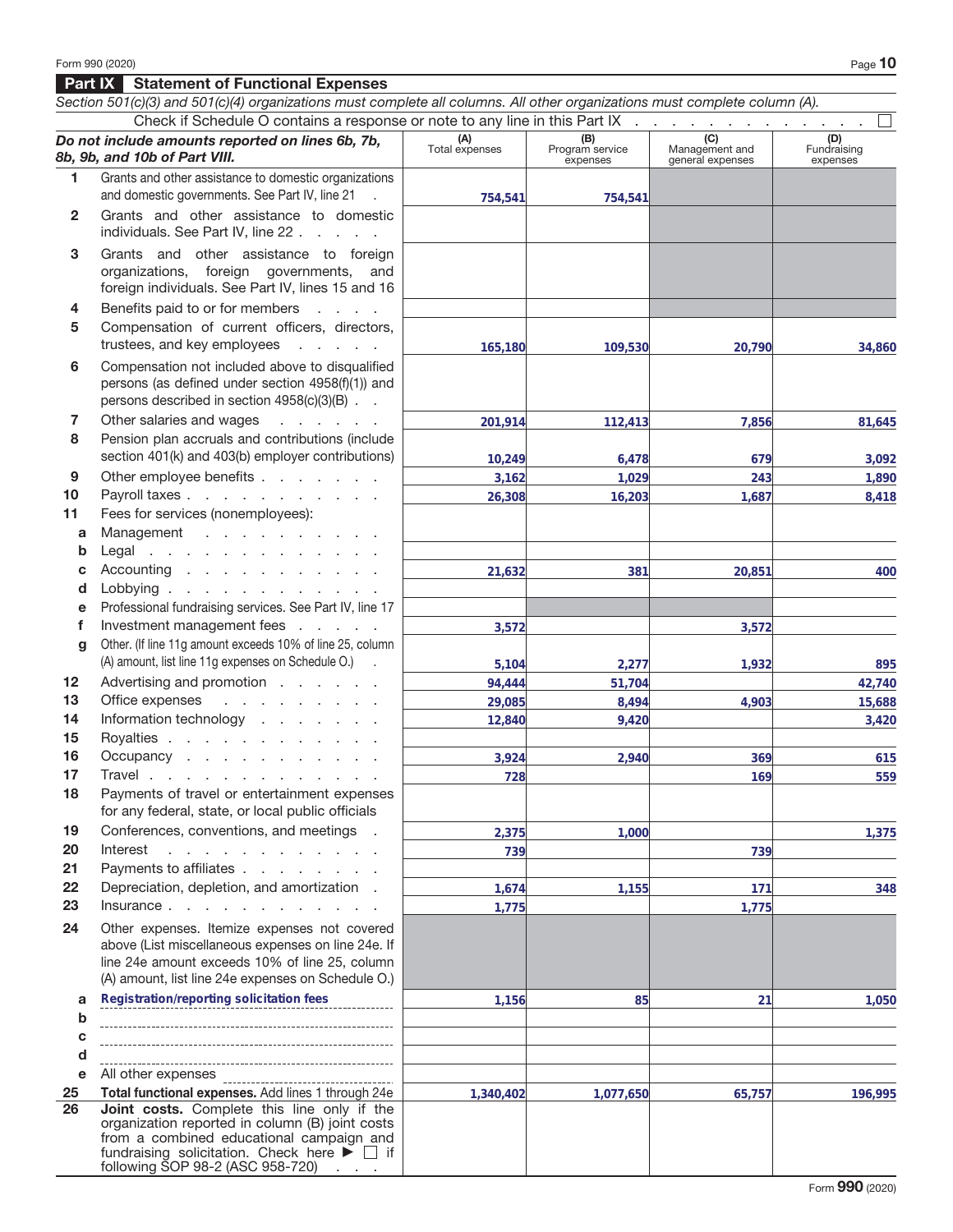Form 990 (2020) Page **11** 

|                             | Part X       | <b>Balance Sheet</b><br>Check if Schedule O contains a response or note to any line in this Part X                                                                                                                                                           |                          |                | $\sqrt{}$          |
|-----------------------------|--------------|--------------------------------------------------------------------------------------------------------------------------------------------------------------------------------------------------------------------------------------------------------------|--------------------------|----------------|--------------------|
|                             |              |                                                                                                                                                                                                                                                              | (A)<br>Beginning of year |                | (B)<br>End of year |
|                             | 1.           | Cash-non-interest-bearing<br>the contract of the contract of the contract of the contract of the contract of the contract of the contract of                                                                                                                 | 52,179                   | $\mathbf{1}$   | 479,603            |
|                             | $\mathbf{2}$ | Savings and temporary cash investments                                                                                                                                                                                                                       | 625,463                  | $\overline{2}$ | 282,095            |
|                             | 3            | Pledges and grants receivable, net                                                                                                                                                                                                                           | 581,312                  | 3              | 593,705            |
|                             | 4            | Accounts receivable, net<br>the contract of the contract of the contract of the                                                                                                                                                                              |                          | 4              |                    |
|                             | 5            | Loans and other receivables from any current or former officer, director,<br>trustee, key employee, creator or founder, substantial contributor, or 35%<br>controlled entity or family member of any of these persons                                        |                          | 5              |                    |
|                             | 6            | Loans and other receivables from other disqualified persons (as defined<br>under section $4958(f)(1)$ , and persons described in section $4958(c)(3)(B)$ .                                                                                                   |                          | 6              |                    |
|                             | 7            | Notes and loans receivable, net                                                                                                                                                                                                                              |                          | $\overline{7}$ |                    |
| Assets                      | 8            | Inventories for sale or use reader and reader and reader and reader and reader and reader and reader and reader                                                                                                                                              |                          | 8              |                    |
|                             | 9            | Prepaid expenses and deferred charges                                                                                                                                                                                                                        | 1,524                    | 9              | 3,573              |
|                             | 10a          | Land, buildings, and equipment: cost or other<br>basis. Complete Part VI of Schedule D $\ldots$ 10a<br>73,521                                                                                                                                                |                          |                |                    |
|                             | b            | Less: accumulated depreciation $\ldots$ $\ldots$ 10b<br>12,123                                                                                                                                                                                               | 17,937 10c               |                | 61,398             |
|                             | 11           | Investments-publicly traded securities                                                                                                                                                                                                                       | 262,075                  | 11             | 326,975            |
|                             | 12           | Investments-other securities. See Part IV, line 11                                                                                                                                                                                                           |                          | 12             |                    |
|                             | 13           | Investments-program-related. See Part IV, line 11                                                                                                                                                                                                            |                          | 13             |                    |
|                             | 14           |                                                                                                                                                                                                                                                              |                          | 14             |                    |
|                             | 15           | Other assets. See Part IV, line 11                                                                                                                                                                                                                           |                          | 15             |                    |
|                             | 16           | Total assets. Add lines 1 through 15 (must equal line 33)                                                                                                                                                                                                    | 1,540,490                | 16             | 1,747,349          |
|                             | 17           | Accounts payable and accrued expenses                                                                                                                                                                                                                        | 81,236                   | 17             | 29,567             |
|                             | 18           |                                                                                                                                                                                                                                                              |                          | 18             | 38,502             |
| Liabilities                 | 19           |                                                                                                                                                                                                                                                              |                          | 19             |                    |
|                             | 20           | Tax-exempt bond liabilities                                                                                                                                                                                                                                  |                          | 20             |                    |
|                             | 21           | Escrow or custodial account liability. Complete Part IV of Schedule D                                                                                                                                                                                        |                          | 21             |                    |
|                             | 22           | Loans and other payables to any current or former officer, director,<br>trustee, key employee, creator or founder, substantial contributor, or 35%                                                                                                           |                          |                |                    |
|                             |              | controlled entity or family member of any of these persons<br>and a state of                                                                                                                                                                                 |                          | 22             |                    |
|                             | 23           | Secured mortgages and notes payable to unrelated third parties                                                                                                                                                                                               |                          | 23             |                    |
|                             | 24           | Unsecured notes and loans payable to unrelated third parties                                                                                                                                                                                                 | 63,200                   | 24             |                    |
|                             | 25           | Other liabilities (including federal income tax, payables to related third<br>parties, and other liabilities not included on lines 17-24). Complete Part X<br>of Schedule D $\cdots$ $\cdots$ $\cdots$ $\cdots$ $\cdots$ $\cdots$ $\cdots$ $\cdots$ $\cdots$ |                          | 25             |                    |
|                             | 26           | Total liabilities. Add lines 17 through 25                                                                                                                                                                                                                   | 144,436                  | 26             | 68,069             |
|                             |              | Organizations that follow FASB ASC 958, check here ▶ □<br>and complete lines 27, 28, 32, and 33.                                                                                                                                                             |                          |                |                    |
|                             | 27           | Net assets without donor restrictions<br>a construction of the construction of the con-                                                                                                                                                                      | 476,121                  | 27             | 296,282            |
|                             | 28           | Net assets with donor restrictions<br>and the contract of the contract of the                                                                                                                                                                                | 919,933                  | 28             | 1,382,998          |
| Net Assets or Fund Balances |              | Organizations that do not follow FASB ASC 958, check here ▶ □<br>and complete lines 29 through 33.                                                                                                                                                           |                          |                |                    |
|                             | 29           | Capital stock or trust principal, or current funds                                                                                                                                                                                                           |                          | 29             |                    |
|                             | 30           | Paid-in or capital surplus, or land, building, or equipment fund                                                                                                                                                                                             |                          | 30             |                    |
|                             | 31           | Retained earnings, endowment, accumulated income, or other funds                                                                                                                                                                                             |                          | 31             |                    |
|                             | 32           | Total net assets or fund balances                                                                                                                                                                                                                            | 1,396,054                | 32             | 1,679,280          |
|                             | 33           | Total liabilities and net assets/fund balances                                                                                                                                                                                                               | 1,540,490                | 33             | 1,747,349          |